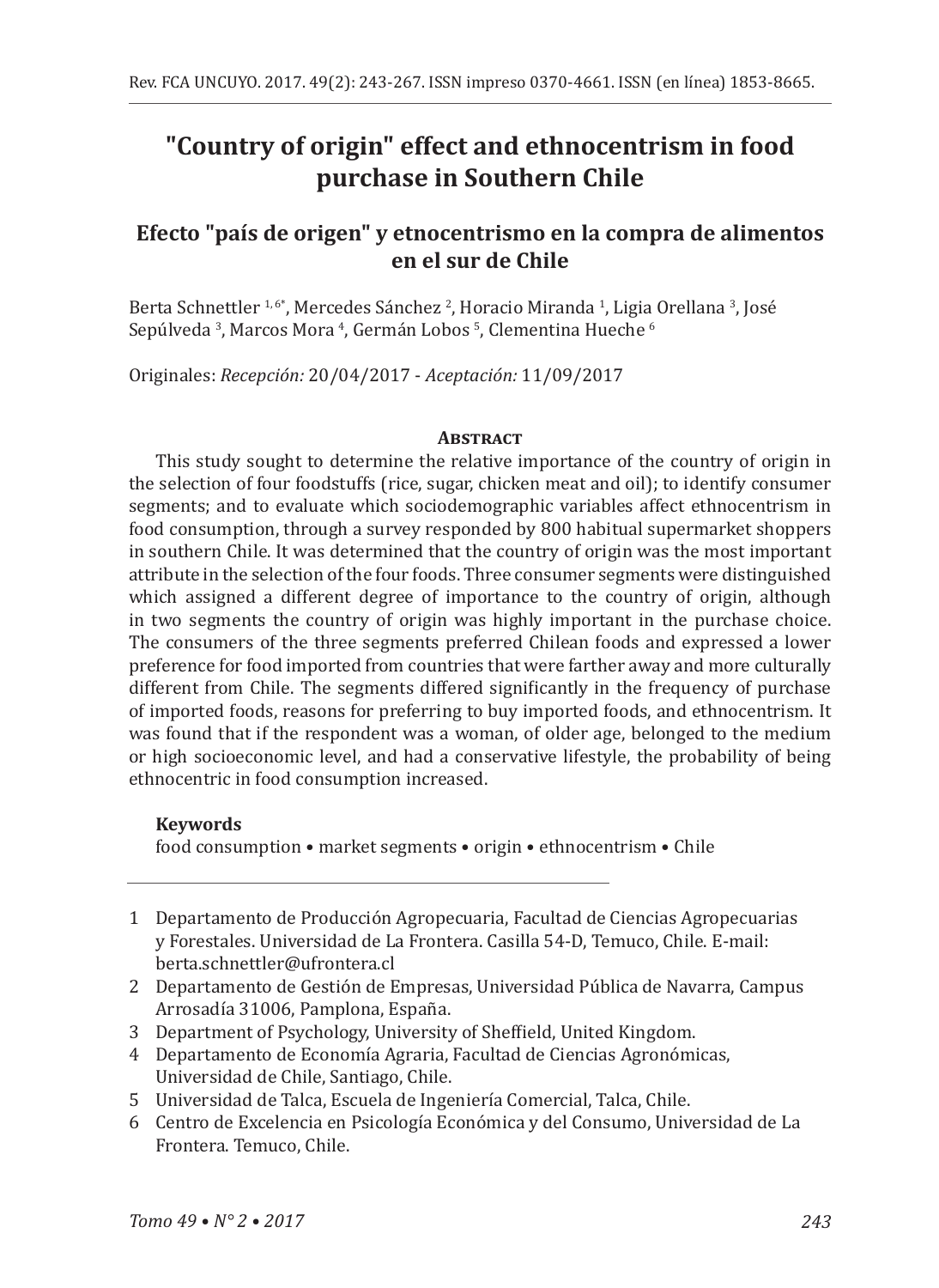#### **Resumen**

Este estudio buscó determinar la importancia relativa del país de origen en la elección de cuatro alimentos (arroz, azúcar, carne de pollo y aceite); identificar segmentos de consumidores, y evaluar qué variables sociodemográficas afectan el etnocentrismo en el consumo de alimentos, a través de una encuesta respondida por 800 compradores habituales de supermercados en el sur de Chile. Se obtuvo que el país de origen fue el atributo de mayor importancia en la elección de los cuatro alimentos. Se distinguieron tres segmentos de consumidores que asignaron diferente importancia al país de origen, aun cuando en dos de ellos el país de origen tuvo elevada relevancia en la elección. Los consumidores de los tres segmentos prefirieron los alimentos chilenos y expresaron una menor preferencia hacia los alimentos importados desde países más lejanos y diferentes culturalmente de Chile. Los segmentos difirieron significativamente según la frecuencia de compra de alimentos importados, razones para preferir comprar alimentos importados y etnocentrismo. Se obtuvo que si la persona es mujer, si es de mayor edad, pertenece al nivel socioeconómico medio o alto y posee un estilo de vida conservador, aumenta la probabilidad de que sea etnocéntrico en el consumo de alimentos.

#### **Palabras clave**

consumo de alimentos • segmentos de mercado • origen • etnocentrismo • Chile

#### **INTRODUCTION**

The increase in world trade associated with globalisation has made the purchase decision process more complex for consumers (5, 52), who must decide between domestic products and imported alternatives (13). This situation is not unknown to developing countries. In Chile, a developing country in South America, an increase of 378% has been recorded in imports of agrifood products between 2000 and 2014 (33). Among the principal products imported in recent years are rice, sugar, and blended oil, all of which increased in imports by more than 50% between 2008 and 2014. Another notable product is chicken meat, imports of which began only in 2003 and increased by more than 250% between 2008 and 2014 (33).

**International** ample evidence that consumers evaluate products based on the country in which they were produced, and that ethnocentric consumers give priority to domestically produced alternatives (49). To understand this patriotic consumption behaviour, at least two lines of research offer theoretical bases: studies referring to ethnocentrism in consumption, and work focusing on the "country of origin effect" (COO) (49). This combination of the two seeks to study the influence of psychographic variables, such as ethnocentrism, with the attribute of the product, such as country of origin (26, 48). Therefore, because the studies focused on the COO effect and those undertaken to explain ethnocentric behaviour have investigated a similar phenomenon -patriotic consumption behaviour-, the contribution of the present study consists in analysing the acceptance of different foods with a different country of origin, including both concepts in the investigation in a developing country.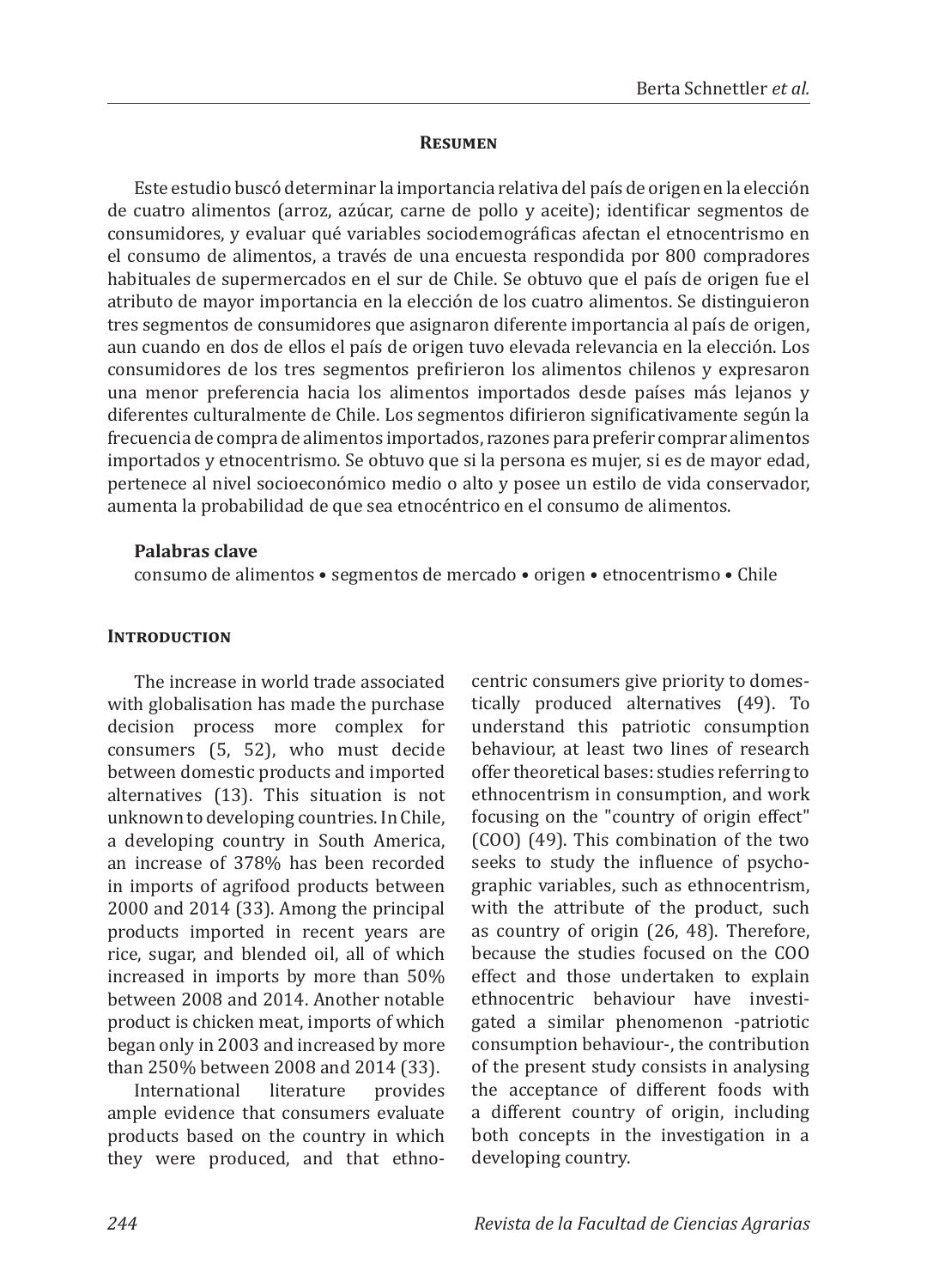Studies conducted on ethnocentrism and COO conclude that consumers prefer domestic products or those from countries with a similar culture or level of development. However, no studies have been carried out that demonstrate this behaviour in a basic product category, such as food, in a developing country. Thus, the objectives of this study were:

1) To determine the relative importance of the country of origin as compared to other important attributes of the product in the selection of different foods, imports of which have increased to an important extent in Chile in recent years.<br>2) To identify and characterise

identify and characterise consumer segments based on their preferences for domestic or imported foods, their demographic characteristics, level of ethnocentrism, and their purchasing behaviour of imported foods.

3) To evaluate which sociodemographic variables affect ethnocentrism in food consumption, and if this variable is affected by the consumer's self-declared lifestyle, independently of their sociodemographic background.

### **Literature review**

The country of origin effect illustrates that consumers carry out different assessments towards products from various countries (12). This effect implies that consumers use the origin as an attribute related to the quality of the product (12, 37, 53), on its own, or in combination with other attributes.

The quality association derived from indicators of origin determines an effect on the value perceived by the consumer and consequently on their confidence, thus reducing the risk associated with the purchase (25).

Numerous studies show the importance of the country of origin in the

food purchase choice (3, 10, 37, 43, 45, 54). However, other investigations have determined that the origin of the food is only considered by a small proportion of consumers when it comes to purchase decisions (19), it does not present a significant effect in consumer preferences, or is an attribute of lesser importance in the choice (12, 54).<br>Nevertheless. the relative

Nevertheless, the relative importance of this attribute might be associated with the product itself (42, 53) and with the attributes with which the country of origin is compared (1, 42, 54). It should be emphasized, however, that most of these studies have focused on measuring the importance of the country of origin in the decision to purchase a single food, and therefore the literature has yet to account for how the consumer reacts when confronted with choosing several foods with different countries of origin simultaneously, comparing the relative importance with different attributes. There is also evidence of rejection of domestic products and preference for imports when domestic foods are of poor quality (25, 49).

In other words, the country of origin effect is only detected in certain products and with unequal intensity, and therefore it is impossible to generalise for any product or country (53).

In this regard, this study endeavours to confirm that the importance of origin in the decision to purchase differs according to the product, and the importance of this attribute is evaluated in relation to other attributes relevant to the decision to purchase. Accordingly, we suggest the following hypothesis:

# *H1*

The importance of the attribute origin in the purchase decision will be different depending on a) the food evaluated, b) on the attributes to which it is compared.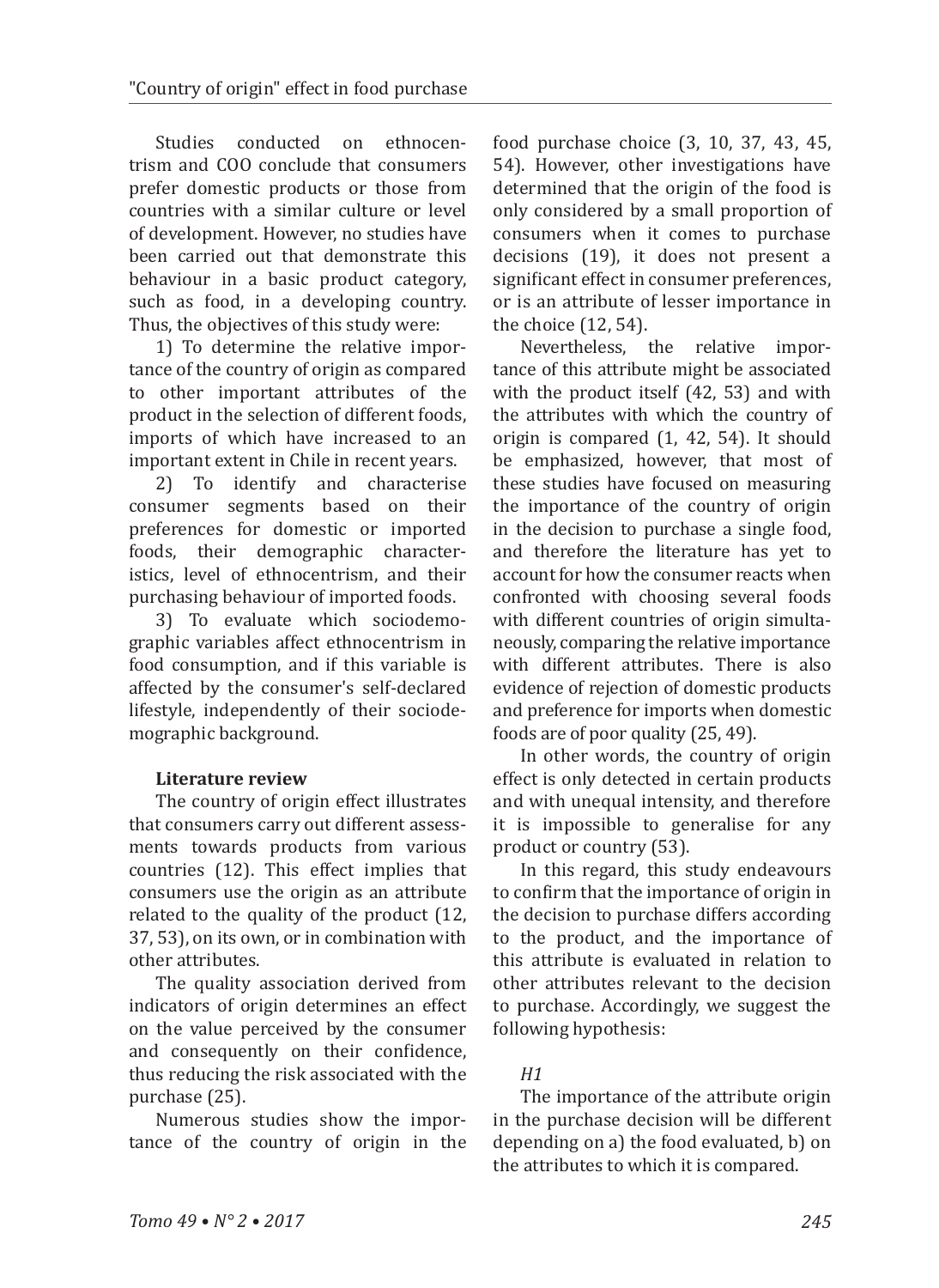In parallel, some investigations have detected different consumer segments based on acceptance of foods from different countries of origin (36, 43). Therefore, it is also impossible to generalize that origin is an attribute that decisively affects or not the decision to purchase made by all consumers and their preferences towards certain countries of origin. However, these studies have detected consumer segments based on preferences for a single product. The present investigation seeks to distinguish consumer segments according to the preferences for several foods at the same time. Therefore, we propose the following hypothesis:

# *H2*

Different consumer segments will be identified according to the importance assigned to the attribute origin in the purchase choice of different foods.

One aspect for which there is no consensus in the literature refers to the connection between the importance consumers assign to the attribute country of origin and their demographic characteristics. There is evidence that the perception of foods of different origins depends on the consumer's age (3, 51, 54), gender (3, 12), educational level (54), residential area (3) and ethnocentrism (10).

However, Scarpa *et al.* (2005) indicate that the consumers' demographic characteristics have a limited explanatory power on the country of origin effect. At the same time, some studies conducted with different foods also relate the importance of the attribute origin to the frequency with which the food is consumed (9, 43) and the frequency with which imported foods are purchased (13).

On this basis, this investigation endeavours to confirm that the importance assigned to this attribute is related to consumption habits. This background therefore leads us to propose the following hypothesis:

# *H3*

The consumer segments will differ in their a) sociodemographic profile, b) level of ethnocentrism, c) their consumption habits.

It has also been reported that consumers prefer foodstuffs produced in their home country (3, 9,10, 39, 43) or imported from countries nearby or with a similar culture (3, 37, 39). This behavior is indicative of ethnocentric tendencies (37).

In this respect, the level of economic development of the country of origin has been found to have an impact on consumer evaluations of imported foods: products originating from developed countries tend to receive higher overall evaluation than those from less developed countries (3), but consumer acceptance in developing nations of foods imported from developed countries has been less studied. On this basis, we propose the following hypothesis:

# *H4*

Consumers will prefer a) foods of domestic origin, b) foods imported from countries nearby with a similar culture.

Consumer ethnocentrism is defined as the beliefs held by consumers about the appropriateness and morality of purchasing home-made products and the rejection of foreign-made products (49).

The concept of ethnocentrism incorporates the emotional dimension of buying imported goods and the implications of such a choice as a threat to domestic industry or even national security (4).

It is therefore expected that the consumer's level of ethnocentrism may be related to some of their psychographic characteristics, such as lifestyle.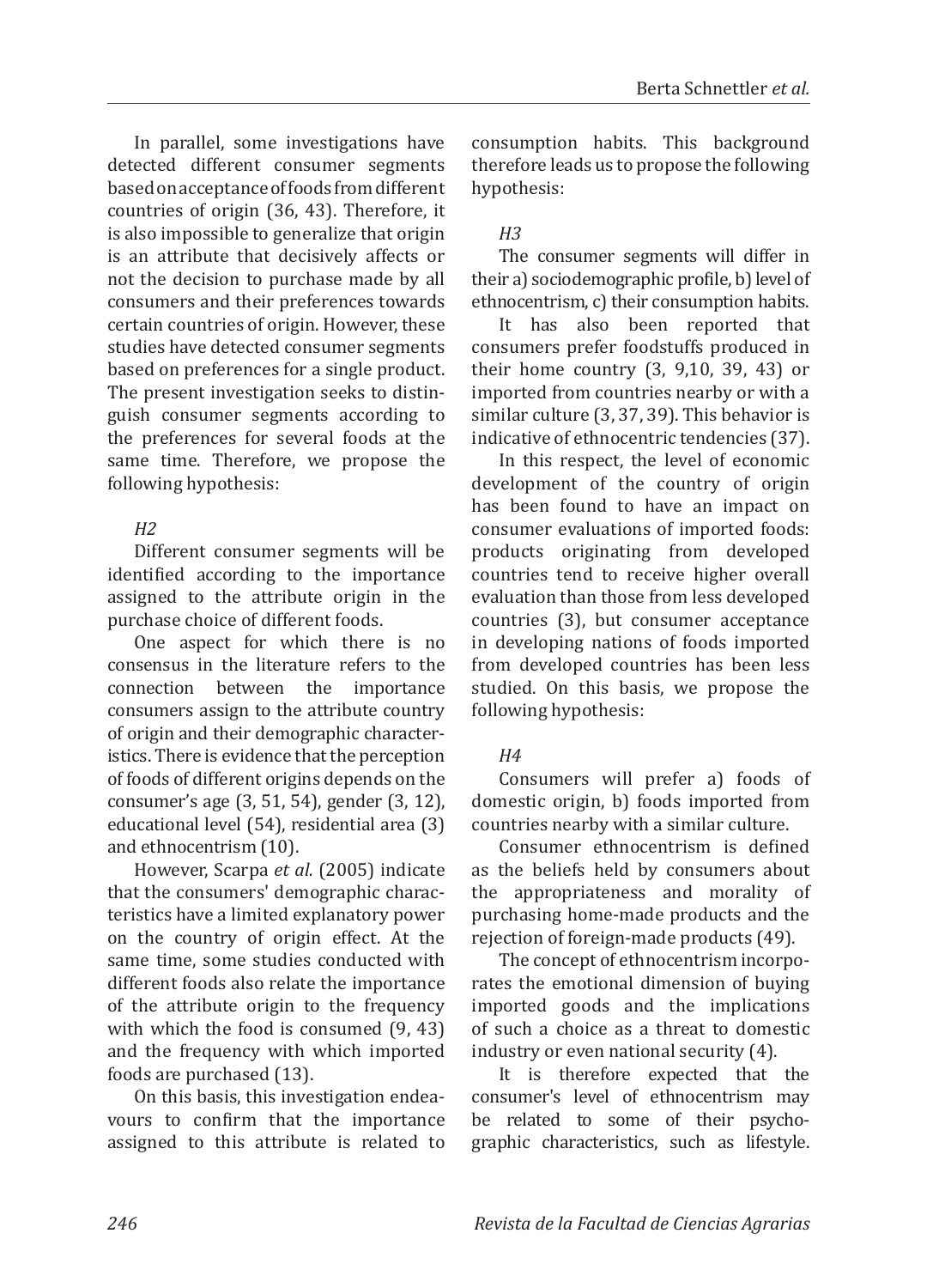Shimp and Sharma (1987) developed a scale of 17 items to evaluate ethnocentric tendencies in consumers called the CETSCALE (Consumer Ethnocentric Tendencies Scale).

The purpose of the CETSCALE is to measure the degree to which consumers feel that buying imported products is unpatriotic and immoral because it damages the economy of their own country (49).

Ethnocentrism is an important factor in predicting the attitudes and perceptions of consumers towards foreign or imported products (36), influencing the purchasing habits of the consumer by generating loyalty to his own country and rejection of others (4, 10, 11, 12).

Various investigations have demonstrated that ethnocentrism is a global phenomenon, but differences exist in the degree of ethnocentrism expressed by consumers depending on the country studied (23, 51).

People in developed countries tend to be less ethnocentric than their counterparts in emerging countries (27).

However, findings from food studies indicate the opposite: consumers from developed countries prefer their own food (4, 9, 10, 39, 56) or imported from countries with a similar level of development (3, 4, 37, 39).

One possible explanation for this phenomenon is that consumers in developed countries are more likely to identify their own domestic products as being of higher quality than imported products (3).

In the case of developing countries, it has also been reported that consumers prefer domestic foods (43) over imports, but some studies conclude that in these countries the level of ethnocentrism is lower and that buying imported products

increases the consumer's status (6, 26). Sharma (2011) studied the influence of ethnocentrism and country of origin effect in developed and emerging countries. They detected the relevance of other aspects like cultural values and economic situation to this relation.

Li *et al.* (2012) found less ethnocentrism for developing countries because<br>consumers considered the foreign consumers considered the foreign product as being of higher quality or representing a higher status level. Batra *et al.* (2000) suggested that in developing countries a brand's country of origin not only serves as a "quality halo" or summary of product quality, but also possesses a dimension of 'non-localness' that, among some consumers and for some product categories, contributes to attitudinal liking for status-enhancing reasons. However, these studies were conducted with product categories where buying the imported alternative may bring about this effect, but no studies have been carried out that demonstrate this behaviour in a basic product category, such as food. In Southern Chile, Schnettler *et al.* (2011) distinguished five typologies of consumer with different degrees of ethnocentrism based on the values of the factors in the CETSCALE. These authors concluded that different levels of ethnocentrism exist in the consumption of foods, related with some socio-demographic characteristics of consumers and their attitudes to imported foodstuffs.

However, Schnettler *et al.* (2011) did not look at the relation between the consumers' level of ethnocentrism and their preferences for domestic and imported foods, which the present research intends to approach while adding the COO.

Some studies have determined<br>stronger ethnocentric tendencies in ethnocentric tendencies in women and older people (23, 51, 54),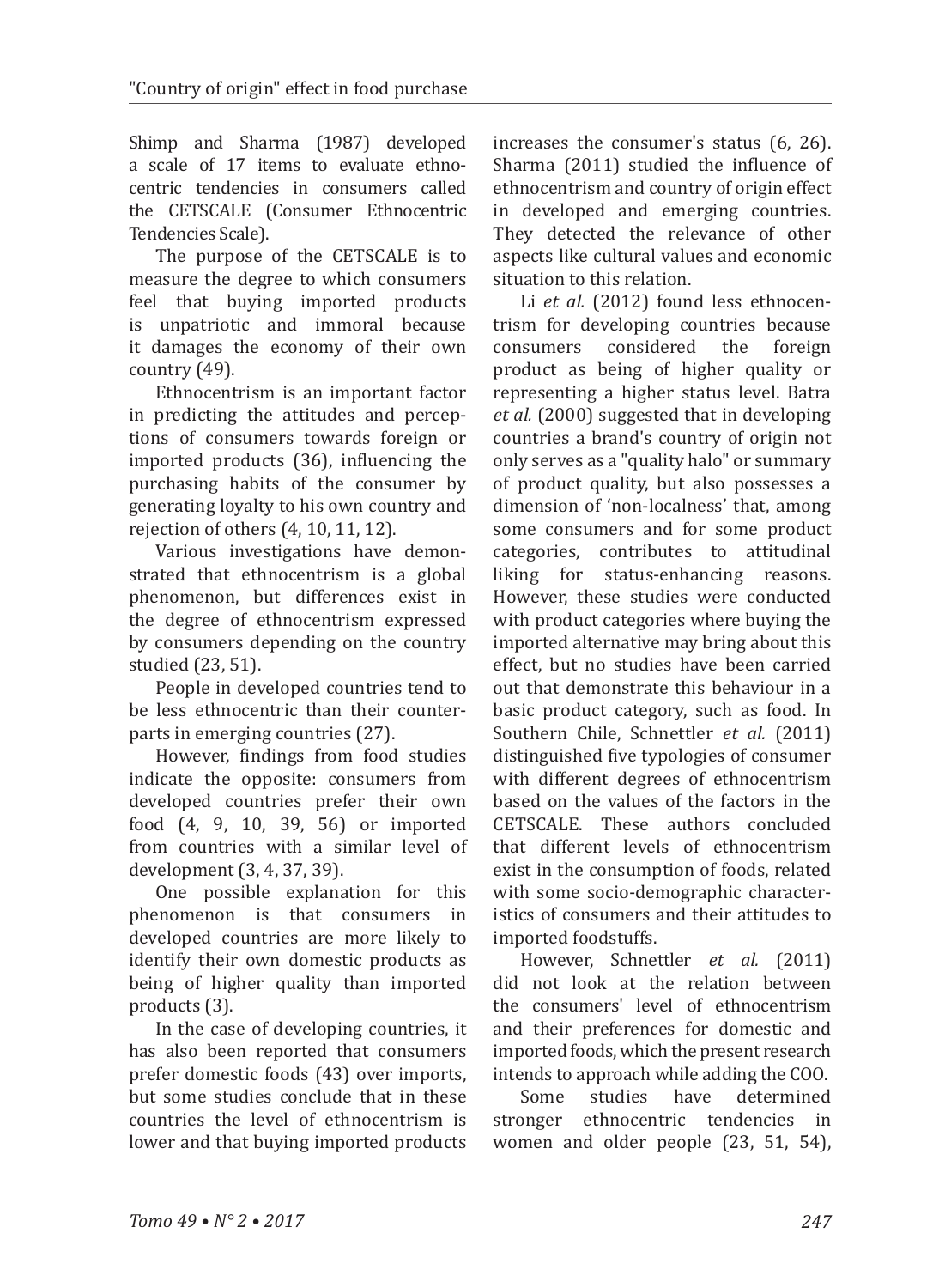while education and income tend to relate negatively to ethnocentrism (23, 51, 54). However, all these studies were conducted in developed countries. Therefore, in the present investigation it is expected to find that ethnocentrism is associated with the sociodemographic characteristics of consumers in a developing country. Based on the results of the studies discussed here, we suggest the following hypothesis:

### *H5*

In terms of sociodemographics and ethnocentric tendencies a) women have<br>more ethnocentric tendencies than more ethnocentric tendencies men, b) elderly have more ethnocentric tendencies than young people, c) people from lower sociodemographic status have more ethnocentric tendencies than people from higher sociodemographic status.<br>Nevertheless. there is evidence

Nevertheless, the<br>suggest that to suggest that sociodemographic variables are not sufficient to explain the phenomenon of ethnocentrism in consumption (7). Indeed, the rationale provided for the aforementioned relationships is that females, older and lesseducated people are more conservative than other people (4, 23, 49, 54).

### **Materials and Methods**

# **Sample**

Accidental non-probability sampling was used to recruit a sample of 800 habitual supermarket shoppers in two Chilean cities in Southern Chile, aged over eighteen, who were responsible for buying the food for their homes. 400 persons were surveyed in Los Angeles (Biobío Region), and 400 in Temuco (Araucanía Region), Chile.

The survey was conducted in person by two trained surveyors, at the exit of two supermarkets in Temuco and Los Angeles.

The surveyors approached people as they were exiting the supermarkets, explained to them the objectives of the survey and the strictly confidential treatment of the information obtained, and then asked if they were willing to answer the questionnaire (mall intercept type).

The response rate was 60%. Prior to conducting this survey, a pilot test of the questionnaire was conducted with 10% of the survey sample.

The preliminary test was done in the two supermarkets selected in Temuco, using the same method of addressing the participants as in the definitive survey. As the behaviour of the instrument was satisfactory, no changes were required in either the questionnaire or the interview procedure.

## **Data collection instrument**

The survey was composed by 11 closed questions, the CETSCALE (Consumer Ethnocentric Tendencies Scale), and four conjoint designs with eight combinations of attributes for each food, which the survey respondents had to arrange according to their preferences.

Closed questions in the questionnaire were used to inquire into knowledge on the origin of foodstuffs and purchasing frequency of imported foods. Respondents with a high purchasing frequency (always or almost always) were asked the reasons for their preference, and, in the opposite case (low purchasing frequency: almost never or never), their reasons for rejection. Classification questions were included to establish gender, age, zone of residence, self-declared lifestyle, level of education of the head of the household, and ownership of ten domestic goods.

The combination of these two latter variables in a matrix allows the socioeconomic level to be determined, classified as high and upper middle, middle-middle, lower middle, low and very low (2).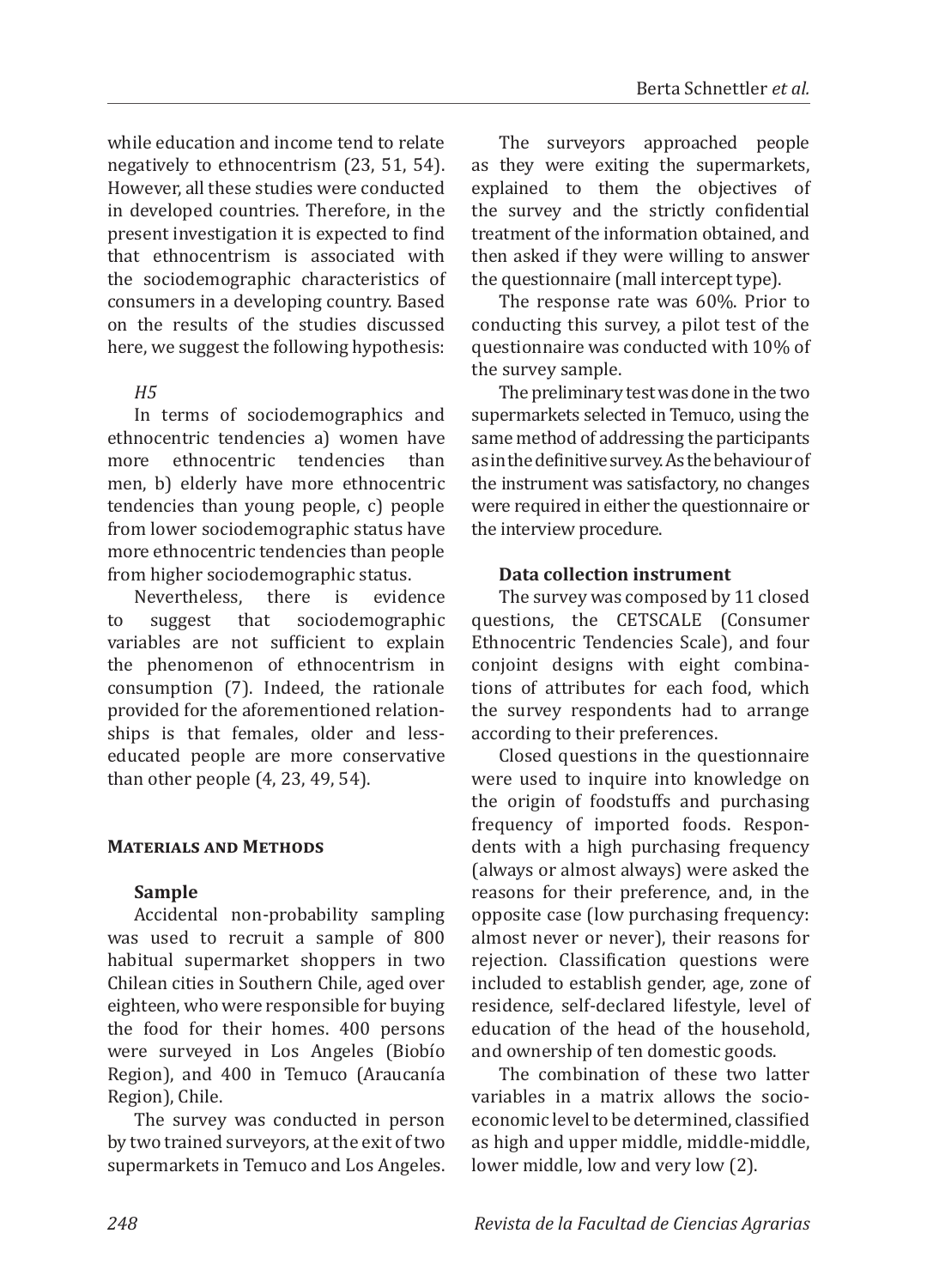The CETSCALE, developed by Shimp and Sharma (1987), was applied. The CETSCALE was recently validated in Chile by Schnettler *et al*. (2011) (Cronbach's α  $coefficient = 0.928$ ).

The CETSCALE consists of 17 statements to which respondents must indicate their level of agreement using a fivepoint Likert scale (5: completely agree, 1: completely disagree). Considering that individuals scoring high on the CETSCALE were expected to be more ethnocentric (48), the average of each subject was calculated for the scale and a division was then generated at the mean point, to assign each subject to a category of ethnocentric and non-ethnocentric. Thus, participants classified as ethnocentric were those whose score on the scale was higher than the sample average, and as non-ethnocentric those whose score was lower than the average. Other authors have also used this classification (*e.g.* 14, 17, 23, 49).

To determine the relative importance of the country of origin attribute, and to evaluate preferences for rice, sugar, chicken meat, and oil of different origins, a conjoint analysis (CA) was employed (19). CA allows estimating the relative importance of the attributes of a product and the part worth utility values for each level of an attribute.

The estimated part worth utility values indicate how influential each level of an attribute is in the formation of consumer preferences for a combination, *i.e.*, the degree of preference for each level of an attribute (19).

Table 1 (page 250), shows the attributes and levels defined for each food. Among the alternatives of countries of origin, the most important have been chosen in the last few years, but countries of origin similar to Chile's culture and development

were included (Argentina and Uruguay), as well as others with greater cultural differences (Colombia), and belonging to the group of developed countries (United States). In the case of rice, Uruguay is one of the principal exporters of rice to Chile but the volumes of rice imported from the United States are not large. Nevertheless, the United States was included as an alternative to evaluate acceptance of a product imported from a country with marked cultural differences to Chile. These countries were chosen following the cultural dimensions of the Hofstede framework. Hofstede and Bond (1987) found pronounced differences between Chilean and United States citizens for power distance, individualism, masculinity, and in the uncertainty avoidance dimension. These authors also reported differences between Chilean and Colombian citizens in the same dimensions.

Conversely, Hofstede and Bond (1987), reported similarities between Chilean and Argentinean citizens in individualism, masculinity and uncertainty avoidance, while they found similarities in the four dimensions between Chilean and Uruguayan citizens (21). Although there is scarce literature available that includes Chile in cultural distance measurements, more recently Merkin (2006), confirmed the pronounced differences between Chilean and United States citizens for the uncertainty avoidance dimension, whereas Farías (2007) confirmed the differences between Chilean and United States citizens in the four dimensions.

It should be noted that "vegetable oil" in Chile corresponds to a blend of oils, preferably containing soybean oil. It should also be noted that when the survey was conducted, over 95% of all imported sunflower oil and "vegetable oil" was of Argentinean origin.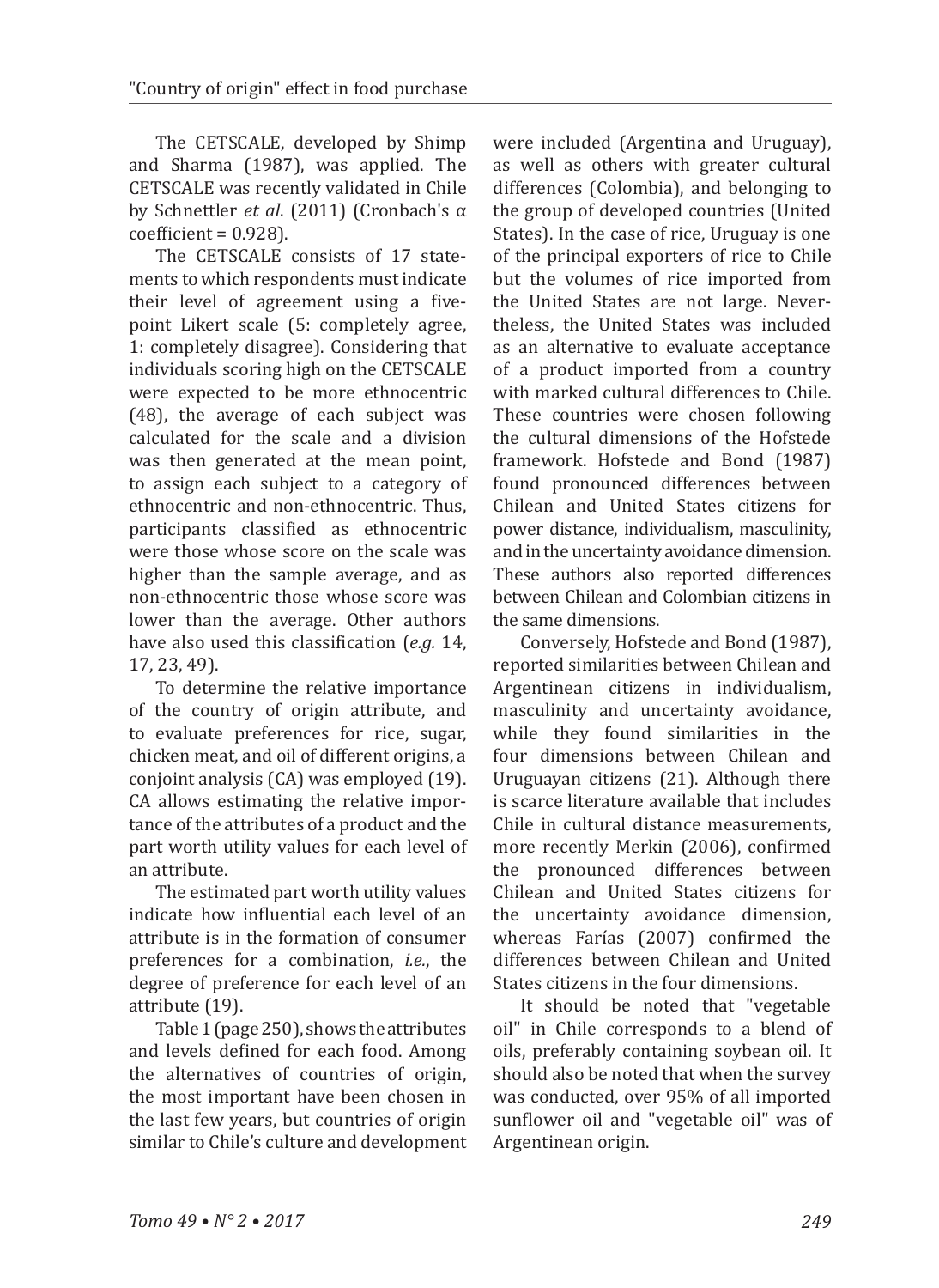| Food         | <b>Attributes</b>    | Levels                                       |
|--------------|----------------------|----------------------------------------------|
|              | Origin               | Chile<br>Uruguay<br><b>US</b>                |
| Rice         | Quality              | Grade 1<br>Grade 2                           |
|              | Price                | US \$1.1/kg<br>US \$1.3/kg<br>US \$1.6/kg    |
|              | Origin               | Chile<br>Argentina<br>Colombia               |
| Sugar        | Packaging            | 1 kilogram<br>5 kilograms                    |
|              | Price                | US \$0.51/kg<br>US \$0.63/kg<br>US \$0.76/kg |
|              | Origin               | Chile<br>Argentina                           |
| Chicken meat | Form of presentation | Whole<br>In pieces                           |
|              | Price                | US \$2.1/kg<br>US \$2.4/kg<br>US \$2.8/kg    |
|              | Origin               | Chile<br>Argentina                           |
| Oil          | Variety of oil       | Sunflower<br>Vegetable (mix with soybean)    |
|              | Price                | US \$1.7/L<br>US \$2.1/L<br>US \$2.5/L       |

**Table 1.** Design of the conjoint experiments. **Tabla 1.** Diseño de los experimentos de análisis conjunto.

Moreover, all the imported chicken meat came from Argentina. Based on this information, only Chile and Argentina were defined as levels in the attribute "origin" for both foods.

In the four foods, the relative importance of the country of origin with respect to price was evaluated, because consumers use this attribute as a quality indicator that helps reduce uncertainty and risk when purchasing food.

The price levels were established based on the average retail sale price at the time of the survey in the cities where the study was conducted.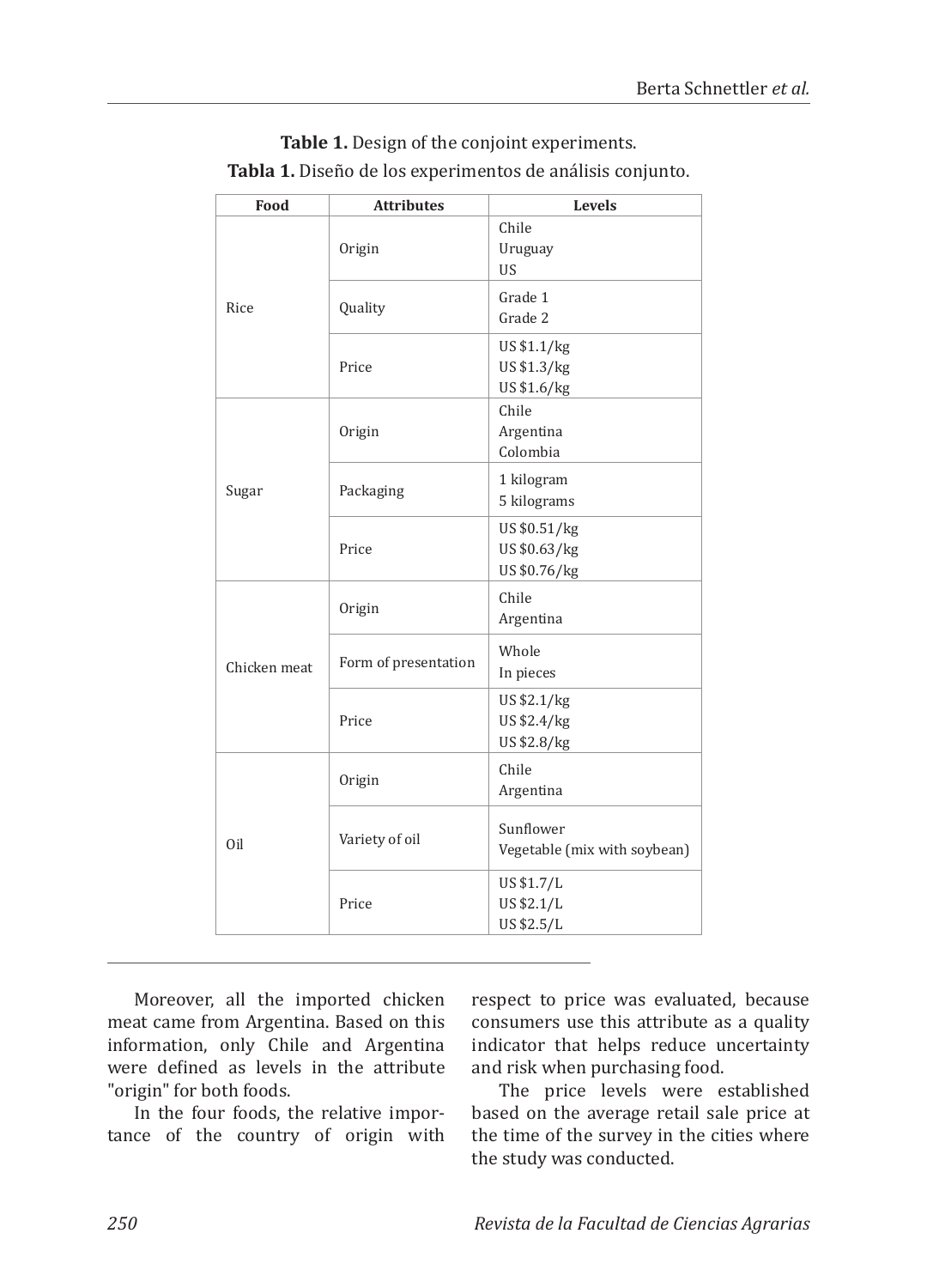When there are many attributes, conjoint analysis experiments include problems of information overload that affect their validity. Since the respondents were asked to order alternatives of four different foods according to their preference, the choice was made to define a third attribute that had to be different for each food and relevant to the decision to purchase.

The third attribute evaluated for each food was: quality for rice, packaging for sugar, presentation for chicken meat, and variety for oil (table 1, page 250).

From these attributes and levels, 18 combinations (3x2x3) were obtained for rice and sugar, and 12 combinations for chicken meat and oil (2x2x3).

However, to facilitate the response of respondents it was decided to use a fractional factorial design obtained using the orthoplan option of SPSS (20). This allowed the number of stimuli to be reduced to eight with one specification for each attribute in each food.

The stimuli were presented to respondents in cards with verbal information. Participants were asked to order the cards from most to least preferred, on a scale of 1 to 8 (where 1=most preferred; 8=least preferred). This procedure was conducted for each food separately.

### **Statistical analysis**

Conjoint analysis was carried out by means of the TRANSREG procedure of SAS (SAS Institute Inc., Cary, NC, USA).

The relative importance that consumers gave to the different attributes and the utility values obtained for each level of the selected factors were determined.

A hierarchical cluster analysis was chosen to determine consumer segments according to the partial utility scores of the levels of the attributes. Ward's

procedure, which calculates the squared Euclidean distance, was carried out with the CLUSTER procedure of SAS.

The presence of outliers was detected using the Mahalanobis distance (20), which is why the database used for the statistical analyses comprised 792 cases.

The number of clusters was taken based on the  $R^2$  obtained, and from a strong increase produced in the Cubic Criterion of Clustering and Pseudo-F values. To describe the segments, a Chi-square test was applied for the discrete variables and a one-factor analysis of variance for the continuous variables, with a 99% confidence level. Because the Levene's statistic indicated non-homogeneous variances in all the continuous variables analysed, the variables for which the analysis of variance resulted in significant differences (P<0.001) were subjected to Dunnett's T3 multiple comparisons test.

To evaluate sociodemographic variables affecting ethnocentrism in food consumption, a nominal binomial logit model was generated (unordered data) (16).

The definition of sociodemographic characteristics as explanatory variables of the logit model is based on the works of Javalgi *et al.* (2005), Verbeke and Ward (2006), and Unahanandh and Assarut (2013). The dependent variable of the model was the consumer classification according to the results of the CETSCALE, which may take two values (dichotomous variable): Non ethnocentric  $= 0$ , Ethnocentric = 1. The parameters of the logit model were estimated by the method of maximum likelihood. The goodness-of-fit measurements used for the model in this work were:  $R^2_{adj.}$  Nagelkerke's (Pseudo-R<sup>2</sup>) and Hosmer-Lemeshow's test.

The condition index was used for the diagnosis of collinearity of the logit model. This is justified by the variance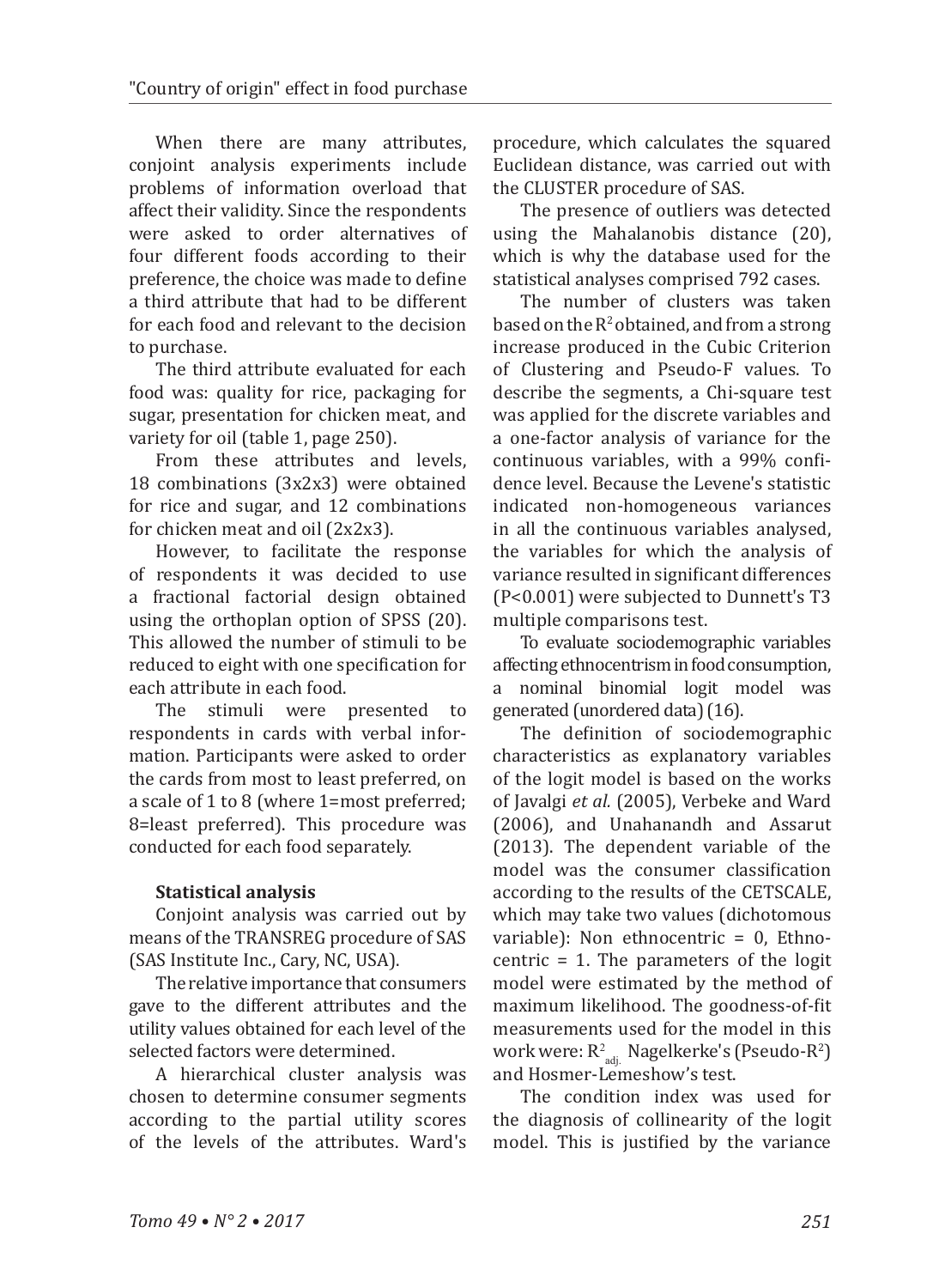matrix playing the same role in the logistic regression than in the linear regression. The literature states that a condition index between five and 10 is associated with a weak collinearity (18). Wald statistics were used to measure the statistical significance of the explanatory variables. The SPSS program version 16.0 for Windows was used.

### **Results**

Of the whole sample (table 2), the largest proportion were women, aged less than 35, resident in urban areas, with a conservative lifestyle, in high and upper middle and middle-middle socioeconomic groups. Most of the consumers said that they knew the origin of the foods they buy. The frequency of consumption of imported foods was occasional in most cases.

The main reason for rejecting imported foods in those individuals who never or hardly ever buy them  $(27.7\%; n = 222)$ , was a preference for Chilean products.

The principal motives for preferring imported foods in those individuals who buy them with more than occasional frequency (72.3%;  $n = 578$ ) were the good price-quality ratio and that they were cheaper than Chilean products (table 2).

In the present study, the average sum of the CETSCALE was 52.9 with a typical deviation of 13.1 (minimum = 20, maximum = 85). The Cronbach's  $\alpha$  coefficient obtained (0.938) allowed to conclude that the CETSCALE was reliable. Consistent with the study by Schnettler *et al.* (2011), three dimensions were obtained by factor analysis, which represent 61.6% of the accumulated variance (table 3, page 253). It was found that 53.2% of the total sample was qualified as ethnocentric individuals and 46.8% as non-ethnocentric.

**Table 2.** Characteristics (%) of the sample. **Tabla 2.** Características (%) de la muestra.

| Sample                         | <b>Total</b> |
|--------------------------------|--------------|
| Female                         | 59.0         |
| Male                           | 41.0         |
| < 35 years                     | 45.0         |
| 35-54 years                    | 40.1         |
| 55 years or older              | 14.9         |
| High and upper middle          | 30.2         |
| Middle-middle                  | 33.1         |
| Lower middle                   | 19.8         |
| Low                            | 14.5         |
| Very low                       | 2.4          |
| Conservative                   | 42.4         |
| Liberal                        | 24.5         |
| Ecological                     | 10.6         |
| Athletic                       | 10.9         |
| Innovator                      | 10.8         |
| Other                          | 0.8          |
| Always buys AI*                | 6.2          |
| Generally                      | 26.0         |
| Occasionally                   | 40.1         |
| Almost never                   | 22.8         |
| Never                          | 4.9          |
| Prefers AI* for better quality | 20.9         |
| Cheaper                        | 29.5         |
| Good price-quality ratio       | 36.4         |
| No domestic substitutes        | 9.7          |
| Other                          | 3.5          |
| Rejects AI* for lower quality  | 1.2          |
| For being more expensive       | 26.7         |
| Prefers Chilean products       | 58.8         |
| Other motive                   | 1.8          |

\* AI: Imported foods. \* AI: alimentos importados.

# **Importance of country of origin in food purchase**

The results of the conjoint analysis for the whole sample indicated that, for these four foods, the country of origin was the attribute that dominated consumer preferences, while the price was in third place (table 4 , page 254 and 5, page 255).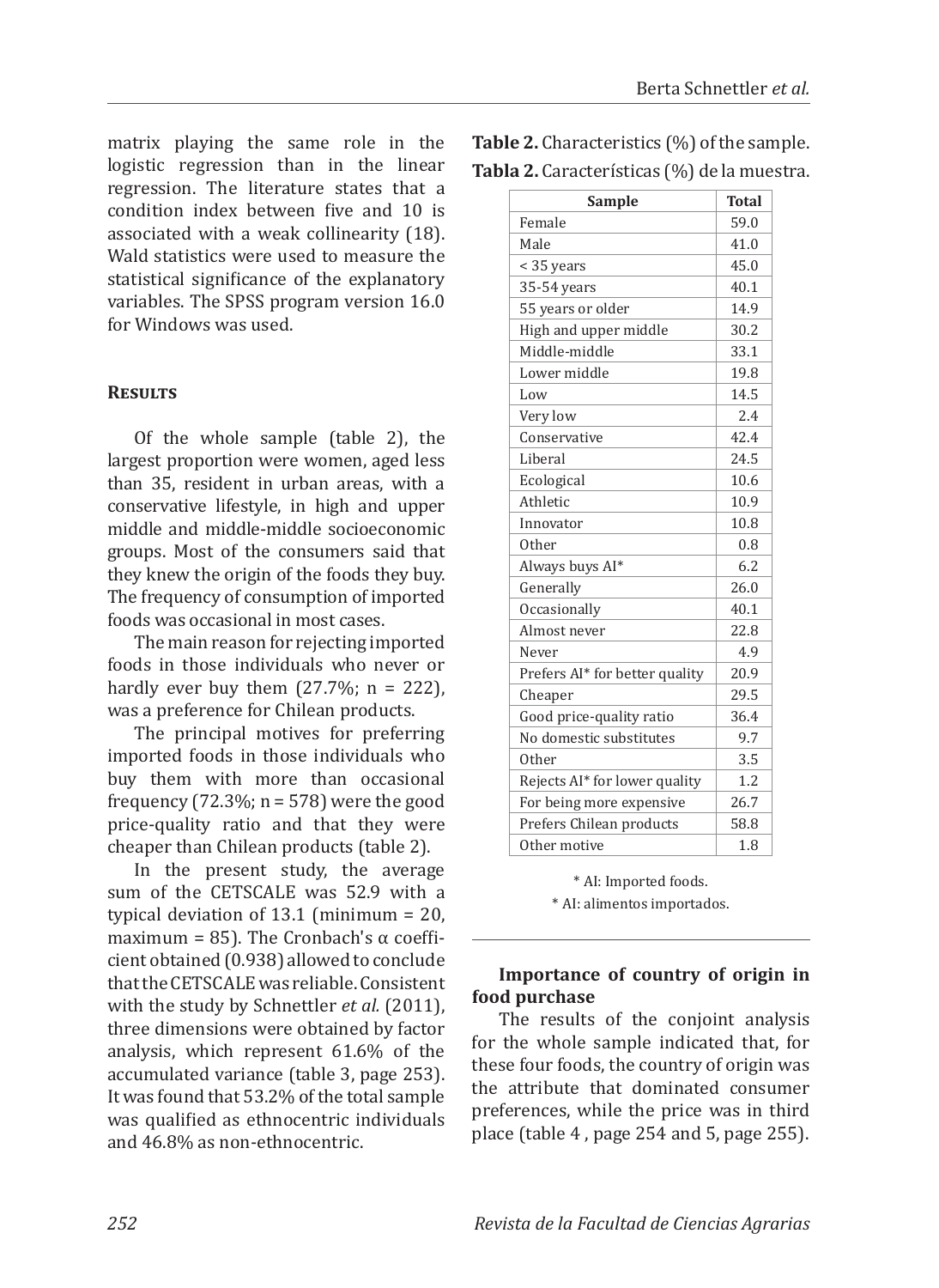| Item on the ethnocentrism scale                                                                                                |              | Component    |          |  |
|--------------------------------------------------------------------------------------------------------------------------------|--------------|--------------|----------|--|
|                                                                                                                                | $\mathbf{1}$ | $\mathbf{2}$ | 3        |  |
| A real Chilean and should always buy Chilean-made foods.                                                                       | 0.789        | 0.300        | 0.119    |  |
| Purchasing foreign-made foods is un-Chilean.                                                                                   | 0.780        | 0.305        | $-0.005$ |  |
| Curbs should be placed on food imports.                                                                                        | 0.731        | 0.095        | 0.335    |  |
| Chilean consumers who purchase foods made in other countries are<br>responsible for putting their fellow Chileans out of work. | 0.728        | 0.160        | 0.300    |  |
| Foreigners should not be allowed to put their foods on our markets.                                                            | 0.635        | 0.045        | 0.421    |  |
| It is not right to purchase foreign foods, because it puts Chilean out of jobs.                                                | 0.629        | 0.354        | 0.251    |  |
| We should purchase foods manufactured in Chile instead of letting other<br>countries get rich off us.                          | 0.600        | 0.340        | 0.355    |  |
| Chileans should not buy foreign foods, because this hurts Chilean business<br>and causes unemployment.                         | 0.558        | 0.222        | 0.331    |  |
| It may cost me in the long-run but I prefer to support Chilean foods.                                                          | 0.519        | 0.355        | 0.105    |  |
| Foreign foods should be taxed heavily to reduce their entry into the Chile.                                                    | 0.508        | 0.079        | 0.145    |  |
| Chilean foods, first, last, and foremost.                                                                                      | 0.318        | 0.786        | 0.040    |  |
| Chilean people should always buy Chilean-made foods instead of imports.                                                        | 0.280        | 0.728        | 0.125    |  |
| Buy Chilean-made foods. Keep Chile working.                                                                                    | 0.046        | 0.688        | 0.224    |  |
| It is always best to purchase Chilean foods.                                                                                   | 0.212        | 0.571        | 0.275    |  |
| We should buy from foreign countries only those foods that we cannot<br>obtain within our own country.                         | 0.155        | 0.215        | 0.783    |  |
| There should be very little trading or purchasing of foods from other<br>countries unless out of necessity.                    | 0.116        | 0.222        | 0.713    |  |
| Only those foods that are unavailable in Chile should be imported.                                                             | 0.101        | 0.246        | 0.571    |  |
| Variance by factor (%).                                                                                                        | 47.97        | 8.19         | 6.58     |  |
| Accumulated variance (%).                                                                                                      | 47.97        | 55.06        | 61.64    |  |

# **Table 3.** Results of the CETSCALE factorial analysis. **Tabla 3.** Resultados del análisis factorial de la CETSCALE.

Kaiser-Meyer-Olkin measure of sampling adequacy = 0.946. Bartlett's test of sphericity: Approximate  $Chi2 = 7.149.389$ ;  $gl = 136$ ;  $Sig = 0.000$ . Method of extraction: Principal axes. Method of rotation: Varimax normalization with Kaiser. The rotation has converged in ten iterations.

Kaiser-Meyer-Olkin medida de adecuación de muestreo = 0,946. Prueba de esfericidad de Bartlett: Chi2 aproximado = 7.149.389; Gl = 136; Sig. = 0,000. Método de extracción: Ejes principales. Método de rotación: normalización Varimax con Kaiser. La rotación ha convergido en diez iteraciones.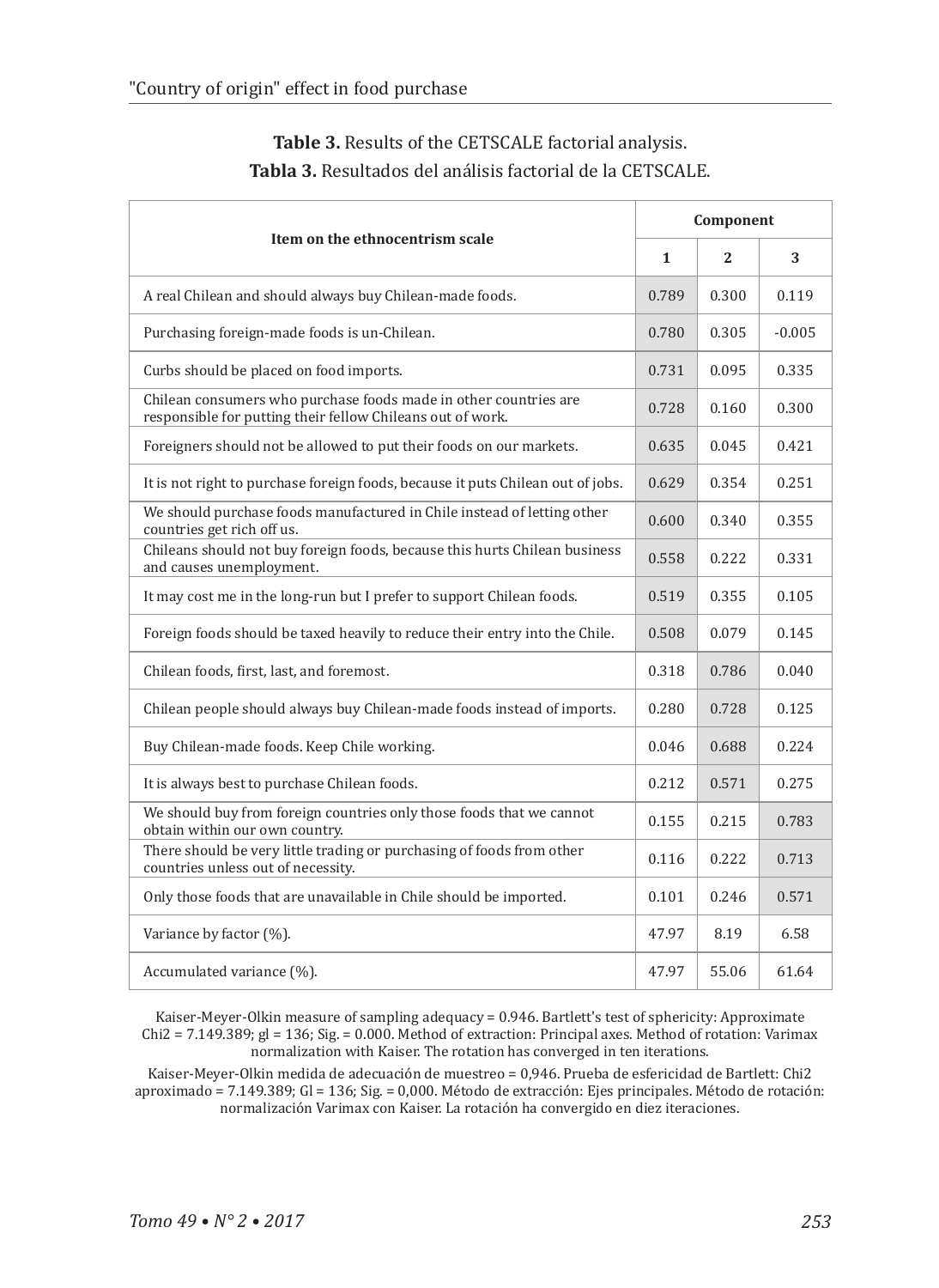| ʻ<br>$\mathbf$<br>くりくしょう<br>in und                                           | י<br>ג<br>֧֪֪֧֪֪֪֧֪֪֪֪֧֚֚֝ <sup>֓</sup> ֧֓<br>$-2 + 2 + 2 + 1$                                                                 |
|------------------------------------------------------------------------------|--------------------------------------------------------------------------------------------------------------------------------|
| ו<br>ז<br>י נו להשינות                                                       |                                                                                                                                |
| i<br>ていこう                                                                    | rolog and Tamuro Chile and in the<br>į                                                                                         |
| $\frac{1}{11}$ or contained on a contained of<br><b>CONTRACTOR CONTRACTS</b> | ŀ<br>i<br>S<br><b>NIN 0.73</b><br>į<br>ĺ<br>١                                                                                  |
| į<br>``<br>C<br>.<br>המהיה                                                   | . 1<br>1<br>1<br>1<br>1<br>1<br>1<br>1<br>1<br>1<br><br><br><br><br><br><br><br><br><br><br>$\frac{1}{2}$<br><u>יוניה</u><br>i |
| LaDIC T. II<br>$\frac{1}{2}$<br>ī<br>F                                       |                                                                                                                                |

Tabla 4. Importancia (%) del origen, presentación y precio en la compra de arroz y azúcar, y utilidades de los niveles de cada **Tabla 4.** Importancia (%) del origen, presentación y precio en la compra de arroz y azúcar, y utilidades de los niveles de cada atributo en las ciudades de Los Ángeles y Temuco, Chile, y en los grupos obtenidos a través de análisis de conglomerados. atributo en las ciudades de Los Ángeles y Temuco, Chile, y en los grupos obtenidos a través de análisis de conglomerados.

|                      | 'otal sample $(n = 792)$   Group 1 $(n = 364)$   Group 2 $(n = 157)$ |            | RICE (RMSE = $0.22$ )                   | Group 3 $(n = 271)$ | Ŀ,      | P value   |
|----------------------|----------------------------------------------------------------------|------------|-----------------------------------------|---------------------|---------|-----------|
|                      |                                                                      |            | Importance of the attributes (%)        |                     |         |           |
| Origin               | 55.4                                                                 | 53.6 b     | 35.8 c                                  | 68.9 a              | 159.681 | $0.000**$ |
| Quality              | 22.7                                                                 | 28.4 a     | 20.4 <sub>b</sub>                       | 16.7b               | 40.382  | $0.000**$ |
| Price                | 21.9                                                                 | 18.0b      | 43.8 a                                  | 14.4 c              | 214.722 | $0.000**$ |
|                      |                                                                      |            | Partial utility of each attribute level |                     |         |           |
| Chile                | 2.483                                                                | 1.886 b    | 1.699 b                                 | 3.736 a             | 119.804 | $0.000**$ |
| Uruguay              | $-0.711$                                                             | $-0.549a$  | $-0.316a$                               | $-1.157 b$          | 20.836  | $0.000**$ |
| <b>United States</b> | $-1.772$                                                             | $-1.337a$  | $-1.383a$                               | $-2.579 b$          | 46.937  | $0.000**$ |
| Grade 1              | 0.464                                                                | 0.342b     | 0.399 b                                 | 0.663a              | 4.785   | $0.009**$ |
| Grade 2              | $-0.464$                                                             | $-0.342a$  | $-0.399a$                               | $-0.663 b$          | 4.785   | $0.009**$ |
| US\$1.1/kg           | 1.096                                                                | 0.869 b    | 2.232a                                  | 0.750a              | 100.606 | $0.000**$ |
| US\$1.3/kg           | $-0.109$                                                             | $-0.087a$  | $-0.223 b$                              | $-0.074a$           | 49,606  | $0.000**$ |
| US\$1.6/kg           | $-0.987$                                                             | $-0.782a$  | $-2.009 b$                              | $-0.676a$           | 105.606 | $0.000**$ |
|                      |                                                                      |            | $SUGAR$ (RMSE = 0.23)                   |                     |         |           |
|                      |                                                                      |            | Importance of the attributes (%)        |                     |         |           |
| Origin               | 56.0                                                                 | 55.7b      | 29.8 c                                  | 73.5 a              | 255.451 | $0.000**$ |
| Package capacity     | 24.1                                                                 | 26.8 a     | 32.2a                                   | 16.1 <sub>b</sub>   | 48.694  | $0.000**$ |
| Price                | 19.9                                                                 | 17.5 c     | 38.0a                                   | 10.4 <sub>b</sub>   | 160.146 | $0.000**$ |
|                      |                                                                      |            | Partial utility of each attribute level |                     |         |           |
| Chile                | 2.609                                                                | 2.319 b    | 1.340 c                                 | 3.742a              | 177.455 | $0.000**$ |
| Argentina            | $-0.529$                                                             | $-0.510 b$ | $-0.145a$                               | $-0.781 b$          | 12.203  | $0.000**$ |
| Colombia             | $-2.080$                                                             | $-1.809 b$ | $-1.195a$                               | $-2.961c$           | 72.960  | $0.000**$ |
| Bag 1 kg             | $-0.231$                                                             | 0.058a     | $-1.389b$                               | 0.050a              | 59.549  | $0.000**$ |
| Bag 5 kg             | 0.231                                                                | $-0.058b$  | 1.389 a                                 | $-0.050 b$          | 59.549  | $0.000**$ |
| US\$0.51/kg          | 1.128                                                                | 0.916 b    | 2.174a                                  | 0.579 b             | 101.659 | $0.000**$ |
| US\$0.63/kg          | $-0.282$                                                             | $-0.250a$  | $-0.543b$                               | $-0.174a$           | 25.659  | $0.000**$ |
| US\$0.76/kg          | $-0.846$                                                             | $-0.666a$  | $-1.630 b$                              | $-0.405a$           | 99.659  | $0.000**$ |

Los números de utilidad en los diferentes niveles de un atributo con un signo negativo indican pérdida de utilidad para el consumidor. Los números negativos Los números de utilidad en los diferentes niveles de un atributo con un signo negativo indican pérdida de utilidad para el consumidor. Los números negativos \* Significancia (0,001). Diferentes letras en una fila indican diferencia estadística según la prueba de comparación múltiple de Dunnet T3 (P ≤ 0,001). \* Significancia (0,001). Diferentes letras en una fila indican diferencia estadística según la prueba de comparación múltiple de Dunnet T3 (P ≤ 0,001). más altos indican una mayor pérdida de utilidad. más altos indican una mayor pérdida de utilidad.

Utility numbers in the different levels from an attribute with a negative sign indicate utility loss for the consumer. Higher negative numbers indicate higher utility loss. \* Significance (0.001). Different letters in a row indicate statistical difference according to Dunnet T3 multiple comparison test (P ≤ 0.001).

' Significance (0.001). Different letters in a row indicate statistical difference according to Dunnet T3 multiple comparison test (P ≤ 0.001).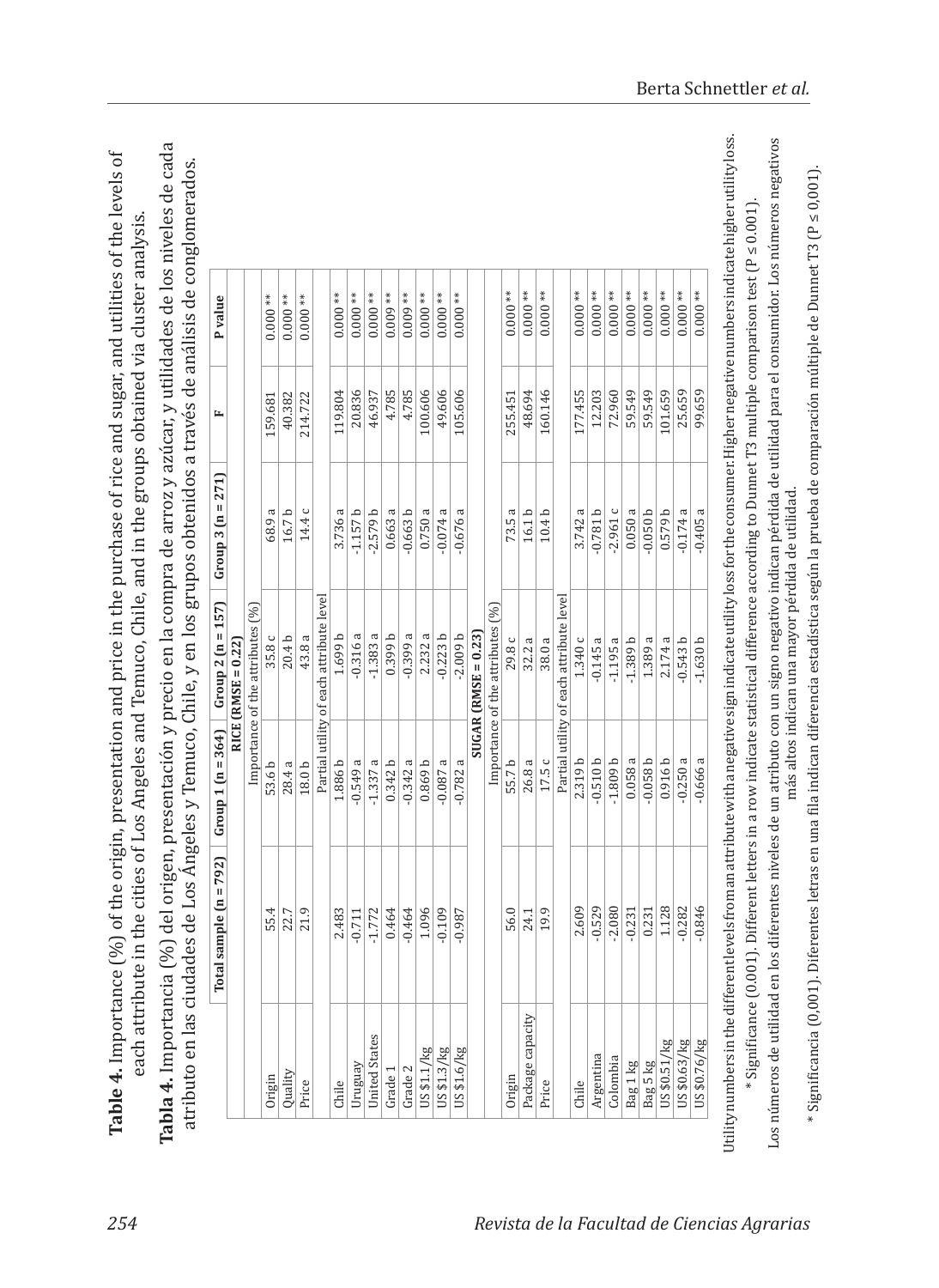| נו<br>גע                               |                   |                  |
|----------------------------------------|-------------------|------------------|
|                                        |                   |                  |
|                                        |                   |                  |
|                                        |                   |                  |
|                                        |                   |                  |
|                                        |                   |                  |
|                                        |                   |                  |
| d oil and u'                           |                   |                  |
|                                        |                   |                  |
|                                        |                   |                  |
| chiclean ar                            |                   |                  |
|                                        |                   |                  |
|                                        |                   |                  |
|                                        |                   | ;                |
|                                        |                   |                  |
|                                        |                   |                  |
|                                        |                   |                  |
|                                        |                   |                  |
|                                        | المماز أممت ماأنط |                  |
|                                        | :<br>;<br>;       |                  |
| a arigin procentation and price in the |                   |                  |
| $\frac{1}{2}$                          |                   |                  |
|                                        |                   |                  |
|                                        |                   |                  |
|                                        |                   |                  |
|                                        |                   |                  |
|                                        |                   |                  |
|                                        |                   |                  |
|                                        |                   |                  |
|                                        | +م منهند مد       |                  |
|                                        |                   |                  |
|                                        |                   |                  |
|                                        |                   |                  |
|                                        |                   |                  |
|                                        | $\alpha$          |                  |
|                                        |                   |                  |
| cowas 1                                |                   |                  |
|                                        |                   |                  |
| . יש שושא                              |                   | ,<br>,<br>,<br>, |
|                                        |                   |                  |
|                                        |                   |                  |

 $\sigma$ 

| atributo en las ciudades de Los Angeles y Temuco, Chile, y en los grupos obtenidos mediante análisis de conglomerados. |                          |                                         |                     |                     |         |           |
|------------------------------------------------------------------------------------------------------------------------|--------------------------|-----------------------------------------|---------------------|---------------------|---------|-----------|
|                                                                                                                        | Total sample $(n = 792)$ | Group 1 $(n = 364)$                     | Group 2 $(n = 157)$ | Group 3 $(n = 271)$ | щ       | P-value   |
|                                                                                                                        |                          | CHICKEN MEAT (RMSE = $0.21$ )           |                     |                     |         |           |
|                                                                                                                        |                          | Importance of the attributes (%)        |                     |                     |         |           |
| Origin                                                                                                                 | 44.9                     | 39.2b                                   | 29.9 c              | 60.2 a              | 147.598 | $0.000**$ |
| Presentation                                                                                                           | 30.2                     | 37.0 a                                  | 24.8 b              | 23.0 <sub>b</sub>   | 59.660  | $0.000**$ |
| Price                                                                                                                  | 24.9                     | 23.8 <sub>b</sub>                       | 45.3 a              | 16.8 c              | 135.055 | $0.000**$ |
|                                                                                                                        |                          | Partial utility of each attribute level |                     |                     |         |           |
| Chile                                                                                                                  | 1.254                    | 0.870 <sub>b</sub>                      | 0.951b              | 1.944               | 140.316 | $0.000**$ |
| Argentina                                                                                                              | $-1.254$                 | $-0.870a$                               | $-0.951a$           | $-1.944 b$          | 140.316 | $0.000**$ |
| Whole                                                                                                                  | 0.016                    | 0.007                                   | 0.129               | $-0.018$            | 0.739   | $0.478**$ |
| In pieces                                                                                                              | $-0.016$                 | $-0.007$                                | $-0.129$            | 0.018               | 0.739   | $0.478**$ |
| US\$2.1/kg                                                                                                             | 0.866                    | 0.819 <sub>b</sub>                      | 2.094a              | 0.576 b             | 111.307 | $0.000**$ |
| US\$2.4/kg                                                                                                             | $-0.394$                 | $-0.341a$                               | $-0.698b$           | $-0.115$            | 25.307  | 0.000     |
| US\$2.8/kg                                                                                                             | $-0.472$                 | $-0.478a$                               | $-1.396b$           | $-0.461$            | 98.307  | $0.000**$ |
|                                                                                                                        |                          | VEGETABLE OIL (RMSE = 0.20)             |                     |                     |         |           |
|                                                                                                                        |                          | Importance of the attributes (%         |                     |                     |         |           |
| Origin                                                                                                                 | 41.5                     | 38.9b                                   | 26.9 c              | 53.7a               | 179.639 | $0.000**$ |
| Variety                                                                                                                | 30.2                     | 38.8 a                                  | 20.4 <sub>b</sub>   | 24.3 b              | 94.678  | $0.000**$ |
| Price                                                                                                                  | 28.3                     | 22.3 <sub>b</sub>                       | 52.7 a              | 22.0 <sub>b</sub>   | 80.618  | $0.000**$ |
|                                                                                                                        |                          | Partial utility of each attribute level |                     |                     |         |           |
| Chile                                                                                                                  | 0.945                    | 0.218b                                  | 0.723b              | 1.722 a             | 138.287 | $0.000**$ |
| Argentina                                                                                                              | $-0.945$                 | $-0.218a$                               | $-0.723a$           | $-1.722 b$          | 138.287 | $0.000**$ |
| Sunflower                                                                                                              | 0.172                    | $-0.089b$                               | 0.297a              | 0.446a              | 18.838  | $0.000**$ |
| with soybean)<br>Vegetable (mix                                                                                        | $-0.172$                 | 0.089a                                  | $-0.297 b$          | $-0.446 b$          | 18.838  | $0.000**$ |
| US\$1.7/1                                                                                                              | 1.114                    | 0.858 b                                 | 2.049a              | 0.915b              | 116.838 | $0.000**$ |
| US\$2.1/                                                                                                               | $-0.464$                 | π<br>$-0.357$                           | $-0.854b$           | $-0.381$            | 18.838  | $0.000**$ |
| US \$2.5/L                                                                                                             | $-0.650$                 | $-0.501a$                               | $-1.195b$           | ß<br>$-0.534$       | 78.838  | $0.000**$ |

Jtility numbers in the different levels from an attribute with a negative sign indicate utility loss for the consumer. Higher negative numbers indicate higher utility loss. Utility numbers in the different levels from an attribute with a negative sign indicate utility loss for the consumer. Higher negative numbers indicate higher utility loss.

Los números de utilidad en los diferentes niveles de un atributo con un signo negativo indican pérdida de utilidad para el consumidor. Los números negativos<br>más altos indican una mayor pérdida de utilidad. Los números de utilidad en los diferentes niveles de un atributo con un signo negativo indican pérdida de utilidad para el consumidor. Los números negativos Significance (0.001). Different letters in a row indicate statistical difference according to Dunnet T3 multiple comparison test (P ≤ 0.001). \* Significance (0.001). Different letters in a row indicate statistical difference according to Dunnet T3 multiple comparison test (P ≤ 0.001). más altos indican una mayor pérdida de utilidad.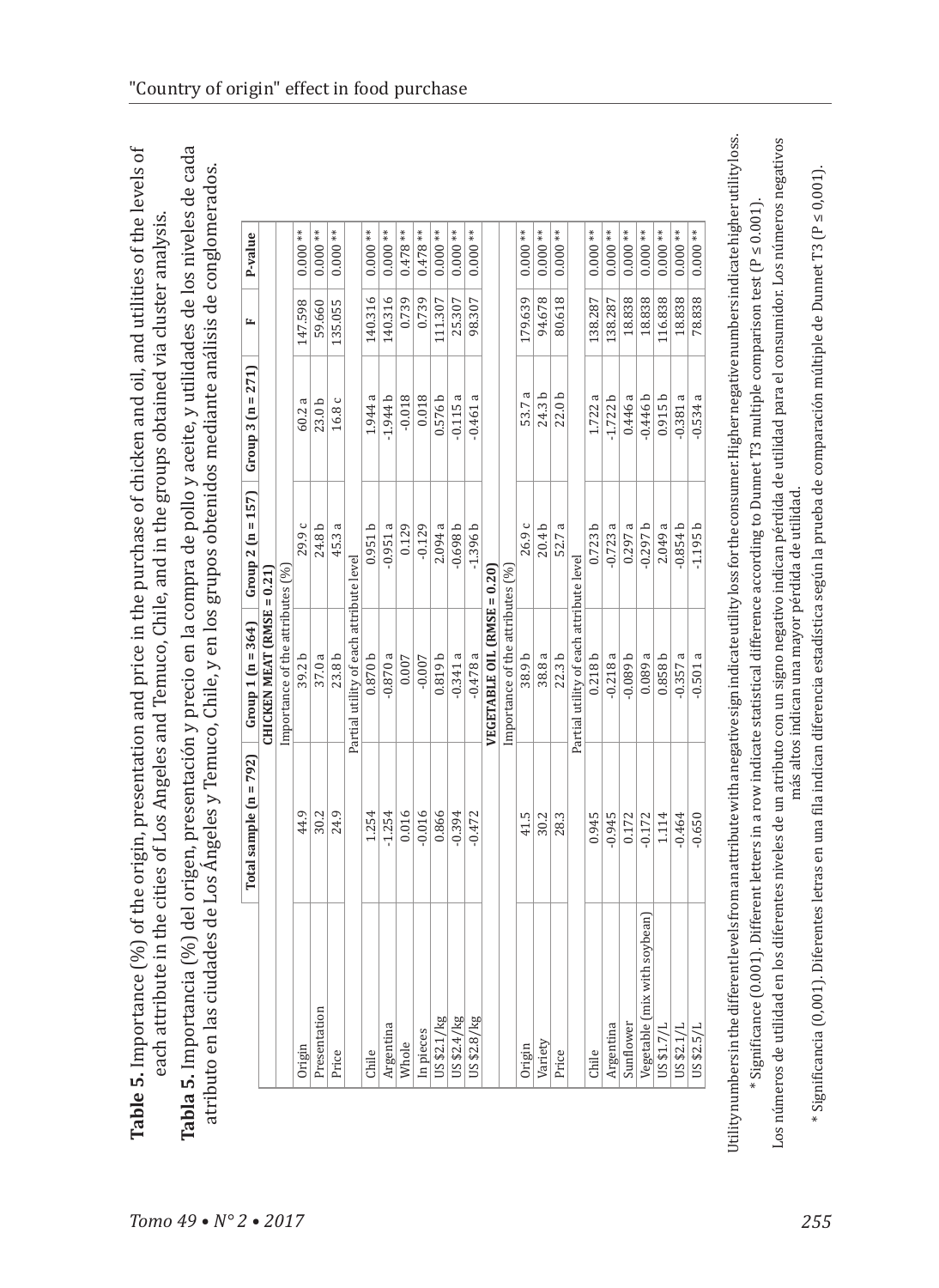Consumers preferred Chilean grade 1 rice, Chilean sugar in 5 kg bags (table 4, page 254), Chilean whole chicken, and Chilean sunflower seed oil (table 5, page 255).

In all four products consumers preferred to pay the low price. Consumers expressed a lower preference for rice from United States than rice imported from Uruguay. Likewise, there was less rejection of Argentinean sugar than Colombian product (table 4, page 254).

significant differences in partial utility scores for the levels of the attributes in most cases (P≤0.001 or P≤0.05), except in the preference for whole chicken or chicken pieces (P>0.1) (table 4, page 254 and 5, page 255).

The clusters presented significant differences in ethnocentrism, frequency of purchase of imported food, and reasons for preferring imported foods (P≤0.001) (table 6). These groups did not present any statistical differences in the rest of the variables included in this study, including city of residence (P>0.1).

### **Consumer segments**

Three consumer segments were distinguished by cluster analysis with

**Table 6.** Characteristics with significant differences in the groups of supermarket buyers identified by cluster analysis in Los Ángeles and Temuco cities. Chile.

**Tabla 6.** Características con diferencias significativas en los grupos de compradores de supermercados identificados con análisis de conglomerados en las ciudades de Los Ángeles y Temuco. Chile.

| Characteristic                       | Group 1<br>$(n = 364)$ | Group 2<br>$(n = 157)$ | Group 3<br>$(n = 271)$ |
|--------------------------------------|------------------------|------------------------|------------------------|
| Ethnocentrism                        |                        | $P = 0.000$            |                        |
| Ethnocentric                         | 44.7                   | 40.3                   | 64.9                   |
| Non-ethnocentric                     | 55.3                   | 59.7                   | 35.1                   |
| Frequency of imported food purchase  |                        | $P = 0.000$            |                        |
| Always                               | 8.2                    | 3.8                    | 4.8                    |
| Generally                            | 31.3                   | 34.4                   | 14.4                   |
| Occasionally                         | 41.8                   | 49.0                   | 33.2                   |
| Almost never                         | 15.9                   | 10.2                   | 38.7                   |
| Never                                | 2.7                    | 2.5                    | 8.9                    |
| Reasons for preferring imported food |                        | $P = 0.000$            |                        |
| Greater quality                      | 30.2                   | 3.2                    | 17.3                   |
| Cheaper                              | 21.7                   | 40.8                   | 38.0                   |
| Price/quality ratio                  | 38.7                   | 40.8                   | 26.6                   |
| Lack of domestic substitute          | 8.0                    | 8.3                    | 15.1                   |
| Other                                | 1.4                    | 6.4                    | 3.0                    |

P value corresponds to the (bilateral) asymptotic significance obtained in Pearson's Chi squared Test. El valor de P corresponde a la significancia asintótica (bilateral) obtenida en el test de Chi cuadrado de Pearson.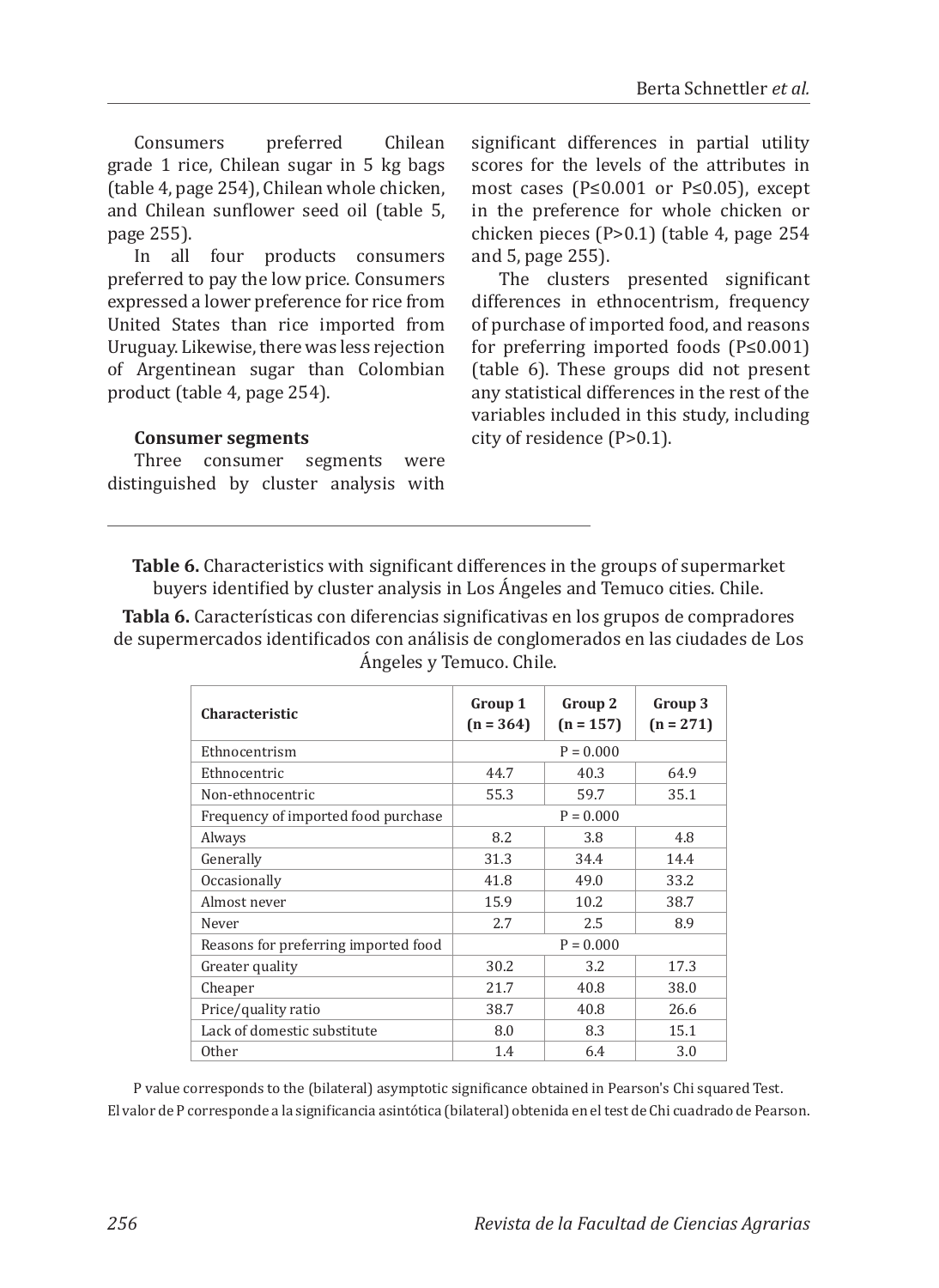*Group 1 "Consumers sensitive to the origin depending on the product" (46.0% of the sample)*

Assigned great importance to the country of origin in the case of rice and sugar (table 4, page 254), significantly higher than Group 2 but lower than Group 3 (P≤0.001).

The results for the relative importance assigned to the country of origin for chicken meat and oil (table 5, page 255) were statistically similar to the above foods, but in the case of chicken meat the importance assigned to the presentation was slightly less than that for origin, while for oil the same occurred with the relative importance of origin and variety.

The preference of this group for Chilean foods was significantly lower than Group 3 (P≤0.001), similar to Group 2 in rice (table 4, page 254), chicken meat and oil (table 5, page 255), but higher than Group 2 in sugar (table 4, page 254) (P≤0.001).

The negative utility figures for sugar imported from Argentina and Colombia were significantly lower than those of Group 2 ( $P \le 0.001$ ). With respect to the whole sample, this segment presented a higher proportion of non-ethnocentric persons (55.3%), and those who always or generally buy imported foods (39.5%), because they consider them to be of better quality than Chilean foods (30.2%) (table 6, page 256).

### *Group 2. "Consumers sensitive to price" (19.8%)*

The consumers of this group assigned greater importance to the price of the four foods (P≤0.001).

The importance assigned to country of origin was significantly below Groups 1 and 3 for all four foods (P≤0.001) (table 4, page 254 and table 5, page 255).

In the preference expressed for Chilean products and lesser preference for imported food this Group did not differ statistically from Group 1 for rice (table 4, page 254), chicken meat, and oil (table 5, page 255); this group presented the least preference for Chilean sugar, and least rejection of sugar imported from Argentina and Colombia (table 4, page 254), statistically different from Groups 1 and 3 (P≤0.001). This type of consumer contained a higher presence of non-ethnocentric people (59.7%), who generally or occasionally purchase imported foods (83.4% altogether), because they are cheaper than domestic products (40.8%) (table 6, page 256).

## *Group 3 "Consumers sensitive to origin" (34.2%)*

Assigned the greatest importance to country of origin in the four foods, significantly higher than Groups 1 and 2 (P≤0.001) (table 4, page 254 and table 5, page 255). This group presented the highest figures for preference of products of Chilean origin for all four foods (P≤0.001). At the same time, it presented the most negative figures in preference for imported foods (P≤0.001), except in the case of sugar imported from Argentina, in which it did not differ statistically from Group 1 (table 4, page 254). This segment presented the highest proportion ethnocentric persons (64.9%) and those who never or almost ever buy imported foodstuffs (47.6% altogether) (table 6, page 256).

In all four foods, consumers preferred the low price and the utility was negative with higher prices, particularly in Group 2 "Consumers sensitive to price" which presented values significantly lower than those of Groups 1 and 3.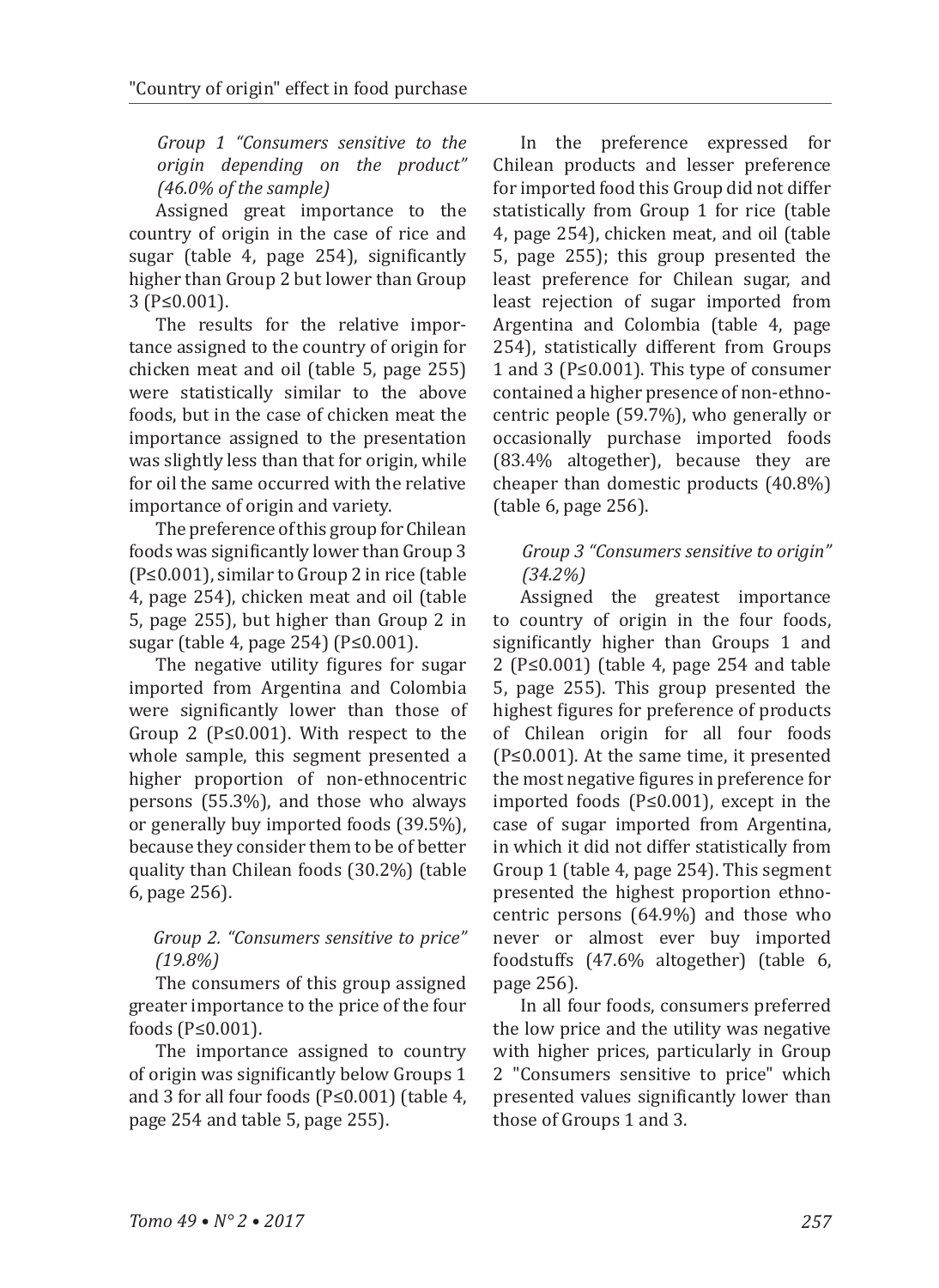*258*

The partial utility values for Group 2 towards the lowest price were significantly higher than the other groups.

Demographic variables influencing ethnocentrism in food consumption

The results of the logit model generated for "ethnocentrism" (Ethnocent) are presented in table 7.

The binomial logistic regression model proved significant overall (P≤0.01). This means that the model is a good predictor according to the likelihood function test, Nagelkerke's coefficient and Hosmer-Lemeshow's test.

The highest condition index was 5.68; therefore, the generated model shows no collinearity problems, or, at the most, there may be weak collinearity.

The variables "Age" and "Socioeconomic level" (SEL) proved to be significant in the model (P<0.01), as did "Gender"

and "Lifestyle" (P<0.05). In view of the signs of the coefficients and categories of comparison of the logit model, it is concluded that:

If the person is a man, a lower probability can be expected that he will be ethnocentric  $(β = -0.345)$ .

The older a person is, the higher the probability that he or she will be ethnocentric ( $β = 0.461$ ).

If a person belongs to a medium socioeconomic level, the probability increases that he or she will be ethnocentric as compared to person of low socioeconomic level ( $β = 0.862$ ), the latter being the category of comparison.

The same conclusion is found for persons belonging to a high socioeconomic stratum ( $β = 0.407$ ) against the same category of comparison.

**Table 7.** Results of the logit model generated using the likelihood method.

| Tabla 7. Resultados del modelo logit generado utilizando el método de verosimilitud. |  |
|--------------------------------------------------------------------------------------|--|
|--------------------------------------------------------------------------------------|--|

| <b>Regressors</b>    | <b>B</b> Estimator | <b>Wald</b> <sup>a</sup> | Sig.  |
|----------------------|--------------------|--------------------------|-------|
| Constant             | 1.489              | 1.701                    | 0.191 |
| Gender               | $-0.345**$         | 5.088                    | 0.025 |
| Age                  | $0.461***$         | 16.538                   | 0.000 |
| Sel                  |                    | 12.245                   | 0.002 |
| Sel(1)               | $0.862***$         | 11.672                   | 0.001 |
| Sel(2)               | $0.407**$          | 5.465                    | 0.018 |
| Style                |                    | 8.200                    | 0.147 |
| Style(1)             | $-1.859*$          | 2.803                    | 0.094 |
| Style(2)             | $-2.234**$         | 4.009                    | 0.044 |
| Style(3)             | $-1.890*$          | 2.809                    | 0.093 |
| Style(4)             | $-2.167*$          | 3.696                    | 0.054 |
| Style(5)             | $-2.175*$          | 3.734                    | 0.053 |
| $R2$ Nagelkerke      | 0.246              |                          |       |
|                      | 6.138              |                          |       |
| Hosmer-Lemeshow (HL) | Prob(HL): 0.633    |                          |       |

<sup>a</sup>Significant variables at \*P<0.1; \*\* P<0.05; \*\*\* P<0.01 based on Wald statistics. <sup>a</sup> Variables significativas a \* P < 0,1; \*\* P < 0,05 \*\*\* P < 0,01 basado en el estadístico de Wald.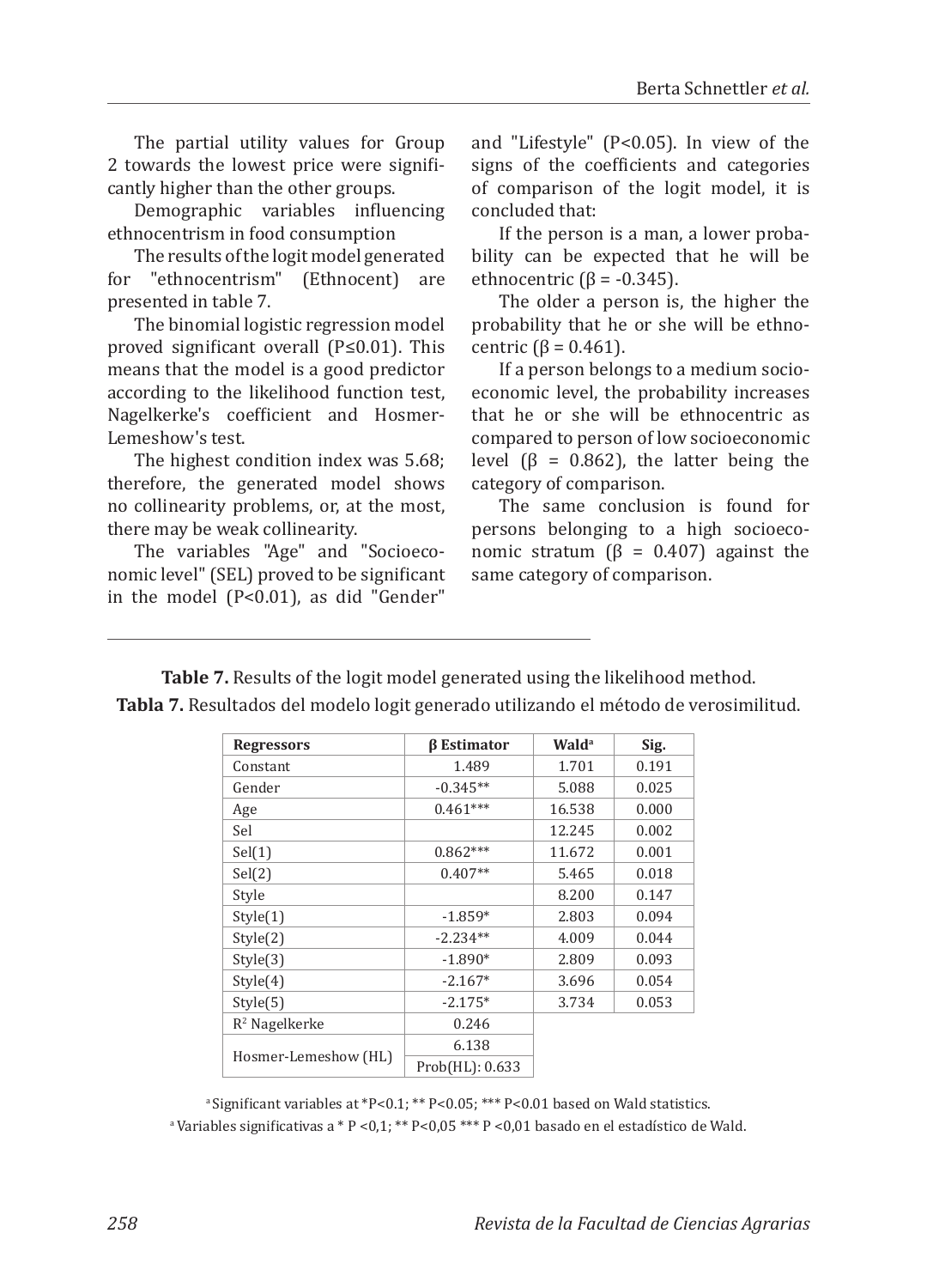If the respondent describes his or her lifestyle as liberal, ecological, sporting, innovative or other, the probability of this respondent being ethnocentric is lower than persons who describe themselves as conservative (β = -1.859, -2.234, -1.890, -2.167, -2.175, respectively), the latter being the category of comparison.

### **Discussion**

This study focuses on country of origin effect and ethnocentrism in food purchase in Southern Chile. Conjoint analysis of the whole sample allowed us to confirm the importance of the country of origin attribute in the formation of consumer preferences for the four foods under study, consistent with previous studies (3, 10, 26, 37, 43, 51, 55). This result by itself would lead to a rejection of hypothesis 1a. Nevertheless, it was possible, using cluster analysis, to distinguish three segments of consumers for whom the importance of this attribute differed, in line with the findings of Van Ittersum *et al.* (2003) and Scarpa *et al.* (2005) that the country of origin effect is detected with unequal intensity. Thus, although an important part of the sample Group 3 (34.2%) presented a similar behaviour to the total sample, for the Group 1 the country of origin was the most important attribute only in the choice of rice and sugar, presenting similar importance to the variety in the case of oil and the presentation (whole or pieces) for chicken meat. The latter contradicts the results obtained by Pouta *et al.* (2010) in Finland, and Vukasovic (2010) in countries of Central and Eastern Europe, who found that country of origin had high importance as a choice cue in chicken meat. This result may be attributed to contextual factors or confounding variables.

However, the preferences of Group 1 are consistent with studies that have detected a secondary importance of origin in the purchase decision, both in global samples (12, 54) and in different market segments (36, 43).

Oliver *et al.* (2006) detected different segments among European consumers in terms of their acceptance of beef of different origins, with some groups who do not discriminate among products for their origin. In Group 2, the attribute that dominated consumer choice in the four foods was price, while country of origin occupied second place, in agreement with research which indicates that it is an attribute of lesser importance in choice (12, 54). Thus, to the findings of Van Ittersum *et al.* (2003) it must be added that the country of origin effect is found with unequal intensity among consumers of the same country.

The results are sufficient to accept hypotheses 1a, 1b and 2, and highlight the importance of studying the market in segmented form rather than drawing conclusions based on the entire sample.

Regarding the profile of the market segments identified, it should be noted that they are mainly differentiated by behaviour and not by sociodemographic characteristics, contrary to the findings reported in various studies (3, 10, 51, 54), but in line with Scarpa *et al.* (2005).

Group 2, which assigned the greatest importance to price in product choice, purchases imported foods because they are cheaper than national products. Group 3, which assigned the greatest importance to the country of origin and showed the greatest preference for foods produced in Chile, was remarkable due to the lowest frequency of purchase of imported foodstuffs. Although Group 1 assigned greater importance to country of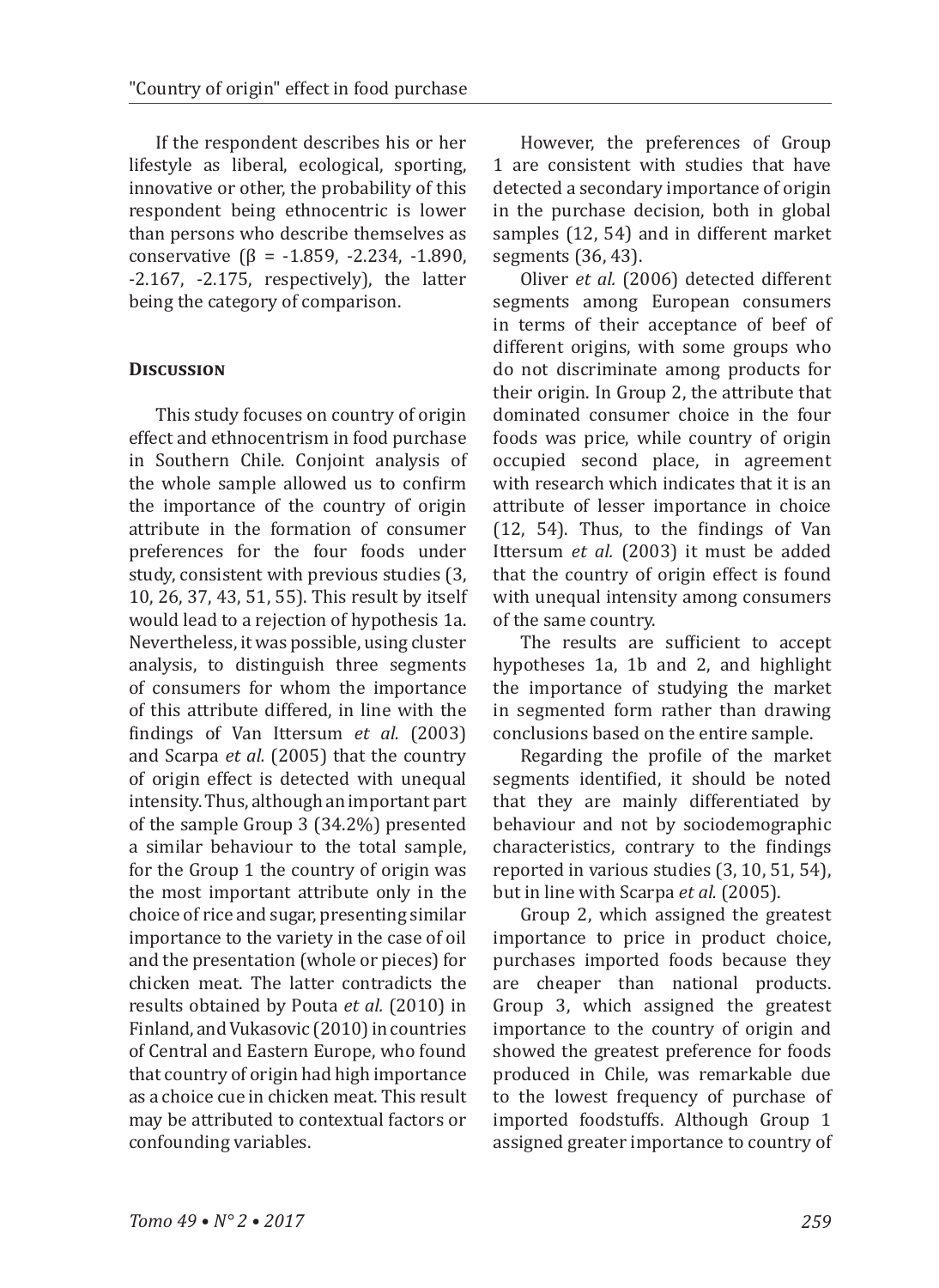origin in the choice of rice and sugar, this behaviour was not observed in chicken meat and oil.

At the same time, although the results of the conjoint analysis indicate that these consumers prefer domestic foods, Group 1 was differentiated by greater frequency in the purchase of imported products, indicating that these consumers are not unconditional in their attitude to Chilean foods, preferring imported alternatives if they are of better quality. These results confirm previous studies regarding a relation between the importance assigned to the attribute origin and the frequency of purchasing imported foods (13).

A key aspect in the differences between the segments was the proportion of ethnocentric persons in each, according to the classification obtained from the scores of the CETSCALE. Thus, Group 3 presented a significantly higher proportion of ethnocentric individuals, corroborating the association between the preference for domestic products and a high degree of ethnocentrism in consumption detected in United Kingdom (10), the western Balkans (13) and in countries in America, Europe, and Asia (11). These results lead to reject hypothesis 3a, as consumer segments do not differ in their sociodemographic profile.

However, hypotheses 3b and 3c can be accepted, given that the consumer segments do differ in their level of ethnocentrism and purchasing behaviour. This result is interesting because it suggests that when studying the country-of-origin effect, a greater number of consumer-associated variables should be considered, such as consumption habits and psychographic characteristics, and not limited solely to sociodemographic characteristics.

In the whole sample, and in the three consumer segments, independent of the importance of the country of origin,

consumers preferred the four foods produced nationally, in agreement with results from previous studies (3, 9, 10, 39, 43, 56). Although, based on the results of this investigation, it is not possible to assert that Chilean consumers prefer domestic foods due to their higher quality, it may be suggested that this behaviour is related to the confidence associated with indicators of origin, thus reducing the risk associated with purchase (25). Similar findings have been also reported in studies that evaluate the effect of the region of origin, protected designations of origin, and protected geographical indications (28, 40, 50, 46).

One possible explanation for this result is that people in developing countries tend to be more ethnocentric than their counterparts in developed countries (27, 45, 38).

When the preferences for rice and sugar are analysed, it can also be confirmed that in the case of foreign products, consumers prefer those imported from countries nearby or with a similar culture (3, 37, 39). This preference was expressed in the lesser preference for sugar imported from Colombia as compared to Argentinean product, and the lesser preference for rice imported from United States as compared to product from Uruguay. Therefore, from these results, it is possible to accept hypothesis 4a and 4b. This contradicts the findings reported by Alfnes (2004), that products originating from developed countries tend to receive higher overall evaluation than those from less developed countries. It should be noted that the studies of these authors were carried out in developed countries, where there will be greater confidence in products coming from countries with a similar level of development. By contrast, this research conducted in a developing country found that consumers showed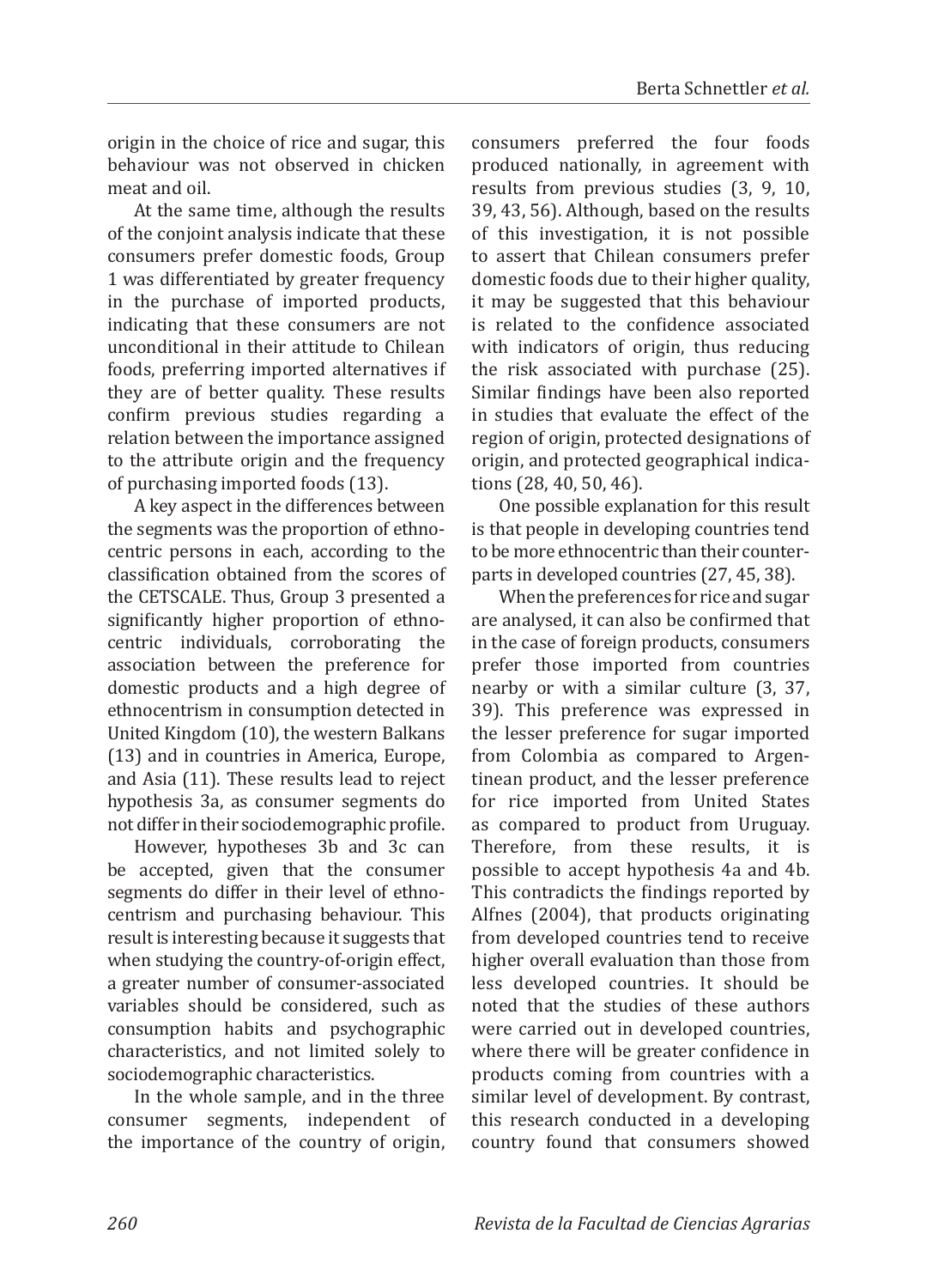less preference for products from more distant and culturally different countries, independent of their level of development as a country, which may be indicative of ethnocentric tendencies not only in favour of the country of residence, but also of the countries which make up the geographical area of immediate influence. Also, this contradicts the results of Batra *et al.* (2006) and Li *et al.* (2012) in developing countries, where a country of origin not only serves as a "quality halo", but also contributes to attitudinal liking for statusenhancing reasons. This is likely related to the products evaluated in this study, all of which are for habitual consumption, and which independently of their origin, do not improve the consumer's status. Despite the importance of this finding for the export strategies of neighbouring countries, this result must be confirmed with other products and other countries of origin in future research. This notwithstanding, another explanation for the lower acceptance of products imported from the United States and Colombia is that country-of-origin effect is associated with diverse marketing factors that affect consumer behaviour, including familiarity (16).

Familiarity can be an important factor in explaining the propensity for using country-of-origin information and its effects on other variables (30). Grebitus *et al.* (2011) studied the use of origin information on the purchase of pork in Germany. They found that the use of origin information decreases when pork is the consumer's most purchased type of meat, thus suggesting that intrinsic quality cues might be used instead of extrinsic quality cues, such as origin information, by shoppers who are more experienced or familiar with the food.

Although the price was the most important attribute only for the minority segment (Group 2, 19.8%), in the whole sample and in all three segments the consumers preferred the low price, and the utilities were negative for the highest prices. This indicates that consumers choose the foods which have the attributes desired but at the low price.

Although the preference for domestic foods was the general tendency, which would enable Chilean industry to use the country of origin attribute to differentiate itself from imported competition in the internal market, the choice of lower priced foods imposes a demand on the industry of being able to produce efficiently and develop competitive cost advantages to maintain or increase sales in the domestic market.

However, it is possible to suggest the need to produce a differentiated marketing strategy, including a commercial mixture that emphasises the Chilean origin of the food aimed at Groups 1 and 3, and another that incorporates lower prices or sales promotions aimed at Group 1.

The results of the logit model to assess the influence of sociodemographic variables on ethnocentrism in food consumption obtained from the results of the CETSCALE, provided confirmation of the effect of gender, producing a more ethnocentric attitude among women (23, 49, 51); greater ethnocentrism associated with increasing age (18, 49, 51, 54); and greater ethnocentrism associated with education and income level, represented in this case by the socioeconomic level of the consumer. Nevertheless, in the latter case the results obtained contradict the reports in the literature which indicate that education and income tend to present a negative relation to ethnocentrism (23, 51, 54), since the probability that a person will be ethnocentric in our study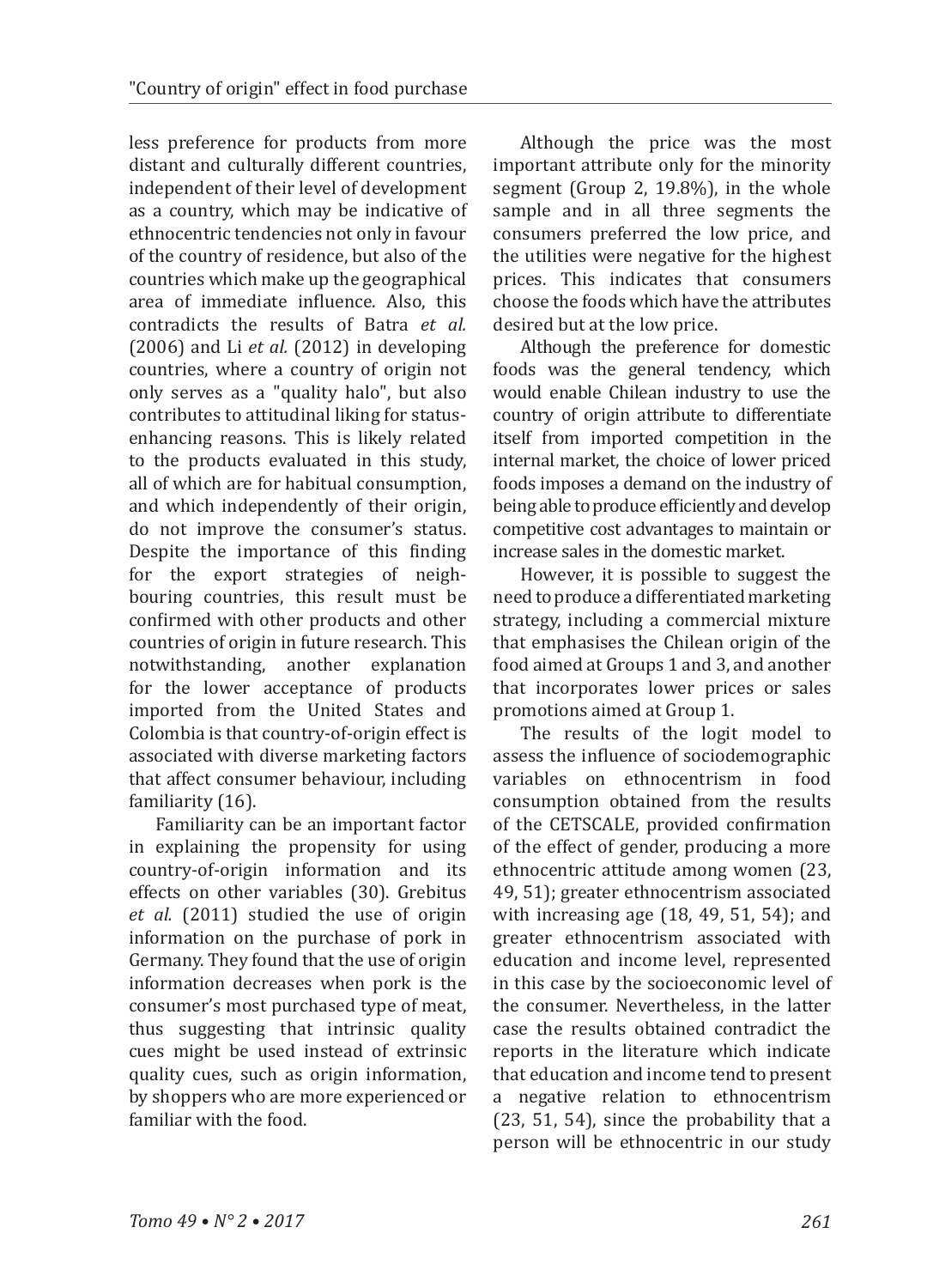was higher in medium and higher socioeconomic levels (higher levels of income and education).

This result is in contrast with the lack of significant differences in the sociodemographic profile of the segments identified, which differed significantly in the presence of ethnocentric and non-ethnocentric consumers. It can be hypothesized that variables such as gender, age, and socio-economical level may have influenced the preferences of the consumer segments through associated ethnocentrism, although further research is needed to corroborate and validate this potential finding. Nonetheless, it is possible to accept hypotheses 5a and 5b, but reject hypothesis 5c.

This is probably due to the character of food as a basic need, in agreement with the findings reported by Javalgi *et al.* (2005), which is more difficult to satisfy in conditions of low income; it may therefore be expected that ethnocentric attitudes will make less sense in this context, and therefore with respect to foodstuffs.

Nevertheless, the results of this investigation are in line with studies conducted with beef in Spain, where the people with the highest education and income preferred meat produced in Spain over meat imported from the US, once the origin the meat was known (8, 41). This could be associated with these consumers' feeling protective of their culture. In this regard, Javalgi *et al.* (2005) conclude that the differences in the level of ethnocentrism found in studies that consider more than one country are generally associated with culture, confirming the importance of the consumer's culture as an internal factor in the consumer decision-making process (11).

Additionally, this result may be related to what is reported by Gretibus *et al.*(2011) in Germany, in the sense that a higher income increases the likelihood of using origin information for purchase decisions.

The literature explains the relation between ethnocentrism and gender, age and education level on the basis that women, older and less-educated people are more conservative than other individuals (4, 23, 49, 54).

However, in the present investigation it was found that a relation existed between ethnocentrism and the self-declared lifestyle of the consumers. Thus, an increase was obtained in the probability that a consumer will be ethnocentric if he describes himself as conservative, but in this case independent of his gender, age, income level or education. This result makes it appropriate to incorporate the consumer's psychographic characteristics in research into ethnocentrism in consumption.

One of the limitations of the study is that the sample is not representative of the country's population distribution in terms of socioeconomic status and gender. However, the consumer distribution in this survey was similar to the sample obtained by Schnettler *et al.* (2009, 2016) in supermarket consumer studies. Therefore, although the results and conclusions in this study may not be applicable to the whole population, they might be valid for those consumers that who normally purchase foods in supermarkets, the commercial formats in which imported foodstuffs are principally sold. In addition, all data were self-reported, thus, responses may be affected by social desirability, which partially would explain the preferences toward the domestic foods and the higher proportion of participants who answered that occasionally, almost never or never buy imported foods, despite the increase in agrifood products imports between 2000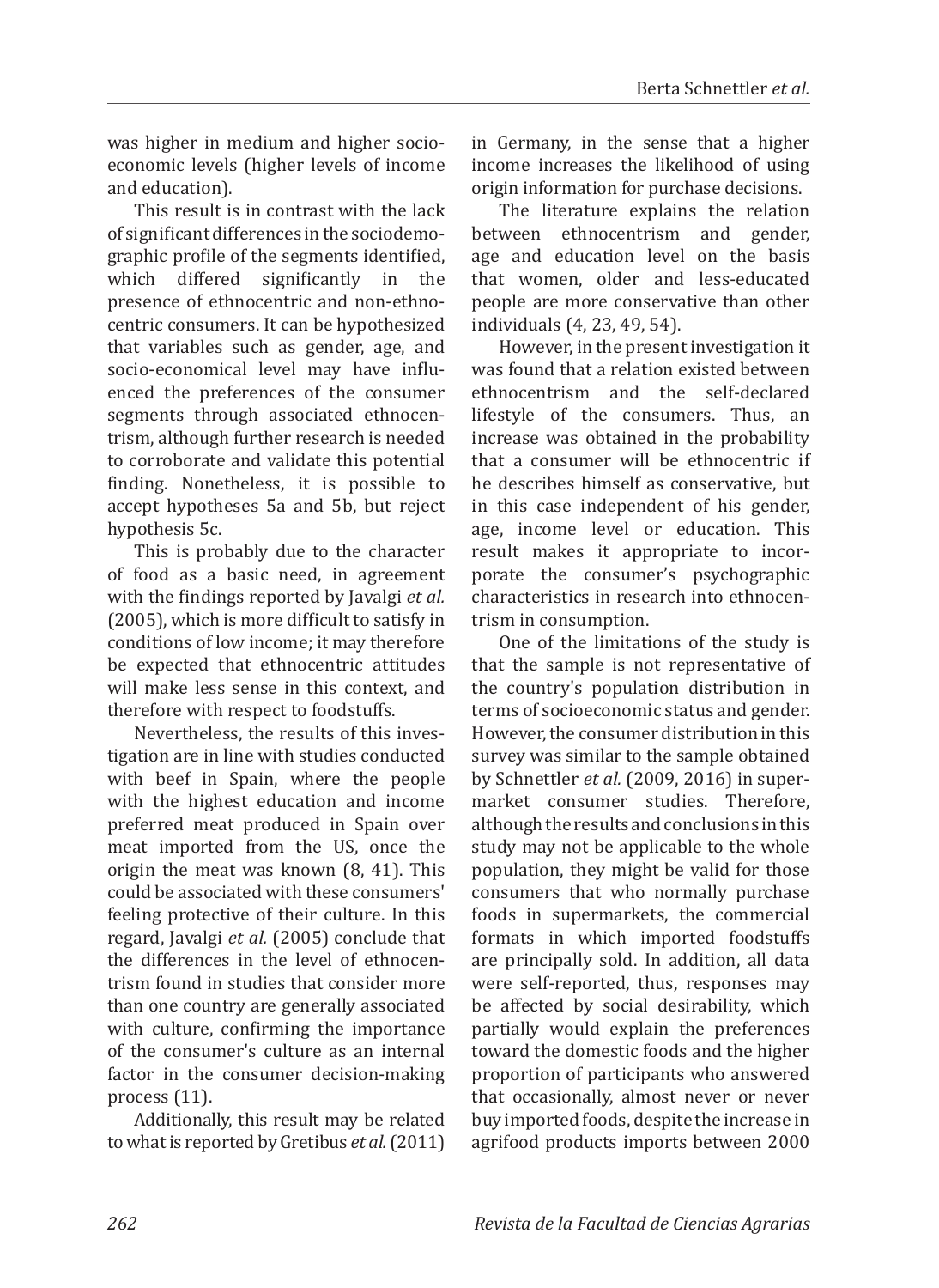and 2014 (33). These imports have been relatively constant in 2015 and 2016 (34), although an increase of 14.1% has been registered in rice imports, 23.7% in sugar imports, 35.9% in oil imports and 56.3% in chicken meat, in the period 2014-2016 (35). Another possible explanation may be the fact that participants do not know the COO of the food products they purchase, since this information, while it is included, it is not presented in a consumer-friendly manner in the packages for rice, sugar, oil, and many imported products sold under the store brand.

The exception is imported chicken meat, which is sold with labels that highlight the origin, and it is usually sold frozen unlike its Chilean counterpart. These results are in contrast with the fact that in Chile, 41% of rice is supplied by national production, and the remaining percentage comes mainly from Argentina (31). In the case of sugar, 45% is national production and the rest is imported from several Latin American countries (22), 97.2% of oil for national consumption is imported and 14% of total Chilean chicken meat consumption belongs to imports (33).

Conducting the survey in Temuco and Los Angeles can be considered a limitation, given that for both cities farming activities are paramount, thus these cities are not representative of other Chilean cities where these activities are less relevant, such as Santiago, Conception, and other Northern cities. Therefore, the noticeable preference towards Chilean products, and the low frequency of purchase of imported foods may have been affected by the participants' closeness to a farming environment.

New research is required in other<br>es across the country, and with cities across the country, and with<br>methodologies that consider the methodologies consumers' behaviors and not only their stated preferences. In addition, although various previous studies have categorized consumers as ethnocentric and non-ethnocentric (14, 17, 23, 49), future research should consider different levels of ethnocentrism (24).

Another limitation lies in the study design. Evaluating the relative importance of the attribute origin in four foods at the same time imposed several limitations.

The first was the need to define only three attributes for each food to facilitate participants' responses. Despite this precaution, and although fractional factorial designs were used, asking participants to order eight combinations of stimuli of four different foods according to their preferences could have caused a potential respondent fatigue from evaluating many trade-offs.

An additional limitation of this investigation is the lack of control over variables such as economic development of the country of origin, and the level of familiarity with the evaluated product, which will have to be considered in future studies.

### **Conclusions**

For supermarket consumers in the cities of Los Angeles and Temuco, in southern Chile, the country of origin was more important than the quality, packaging, presentation, variety and price in four foods, imports of which have increased in recent years in Chile.

consumer segments were identified, for whom the country of origin varied in importance, with significant differences in the frequency of purchase of imported foods, reasons for preferring these foods over domestic alternatives, and in their degree of ethnocentrism.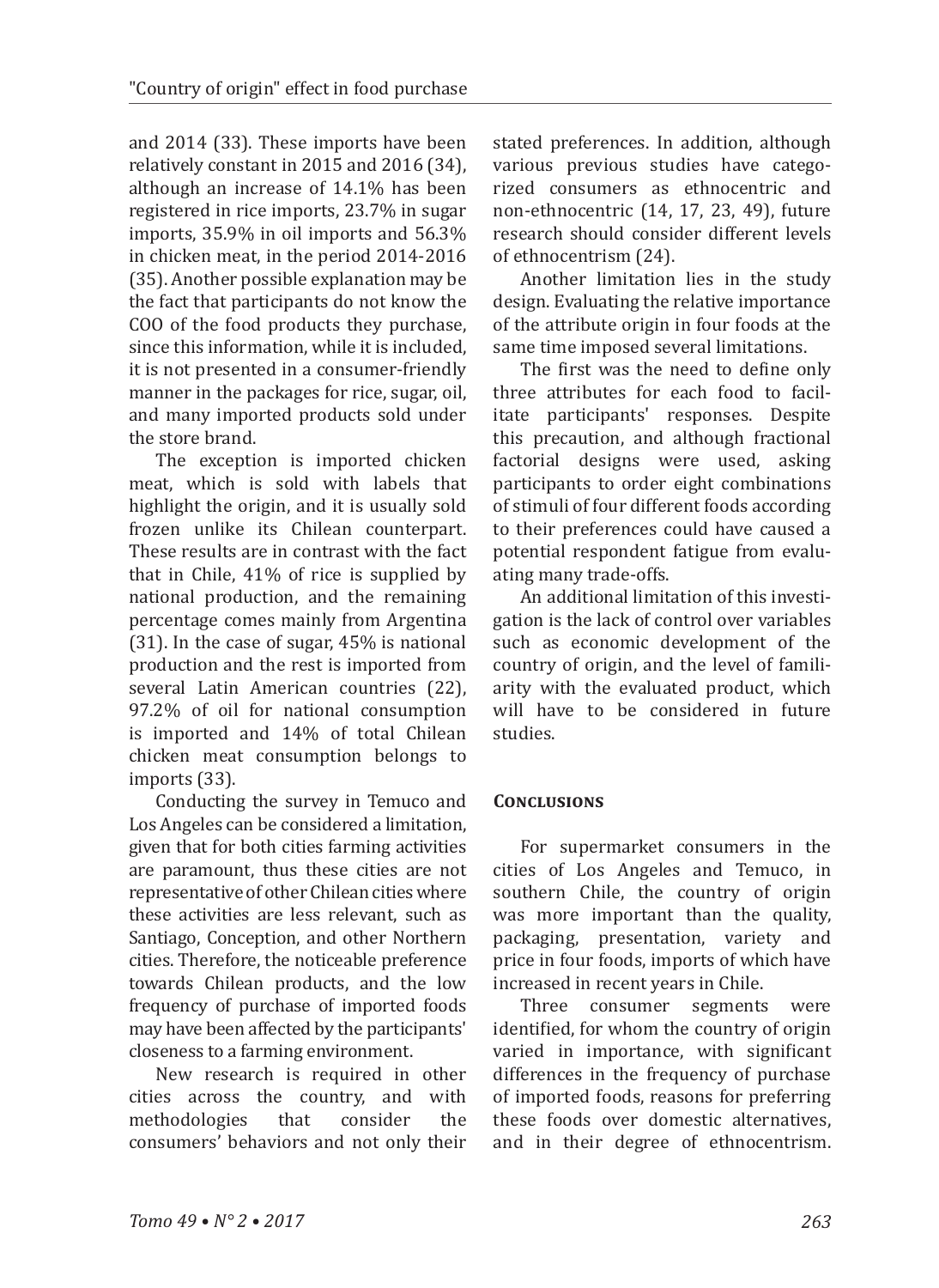Independent of the importance of the country of origin, a preference for Chilean food was found in all three segments.

With respect to the imported alternatives, the least preferred were those imported from geographically remote countries, and countries with greater cultural differences, independent of the level of development of the country, as occurred with products imported from Colombia and United States. Ethnocentrism in food consumption, considering the categories ethnocentric and non ethnocentric, was affected by the gender, age, socioeconomic level and self-declared lifestyle of the consumer, some of which had been described in the literature dealing with ethnocentrism in general or as an attitude towards durable goods.

From a managerial point of view, the overall results of the study indicate that the Chilean food industry may use country of origin as an attribute to differentiate itself from imported competition in the internal market.

However, at the same time, the Chilean industry must be able to produce efficiently and develop competitive cost advantages to maintain or increase sales in the domestic market.

The results of cluster analysis indicate that it is possible to cover a larger market share through the implementation of a differentiated marketing strategy.

A marketing mix that emphasises the Chilean origin of the food must be developed for consumers who prefer domestic production because they are more ethnocentric, and consistently show a low frequency of purchase of imported food.

In parallel, a marketing mix with lower prices or sales must be developed for consumers who give minor importance to origin and more relevance to the price of food. This market segment is comprised of less ethnocentric consumers and reports a high frequency of purchase of imported foods due to lower prices. It is also possible to implement a marketing mix that advertises the quality of Chilean food, focused towards consumers that, although are not ethnocentric, may consider that the origin of food is important, but have a high frequency of purchase of imported food, because it is considered of better quality than domestic food.

### **References**

- 1. Adasme-Berríos, C.; Sánchez, M.; Jara-Rojas, R.; Engler, A.; Rodríguez, M.; Mora, M. 2015. Who are the potential consumers of organic fruits and vegetables in Central Chile? A CHAID approach. Revista de la Facultad de Ciencias Agrarias. Universidad Nacional de Cuyo. Mendoza. Argentina. 47(1): 193-208.
- 2. Adimark. 2004. Socioeconomic map of Chile. Adimark. Market and Public Opinion Study. Santiago, Chile. Available online at www.adimark.cl (Accessed: 20 April 2015).
- 3. Alfnes, F. 2004. Stated preferences for imported and hormone-treated beef: application of a mixed logit model. European Review of Agricultural Economics. 31:19-37.
- 4. Balabinia, G.; Diamantopoulus, A. 2004. Domestic country bias, country-of-origin effects and consumer ethnocentrism: a multidimensional unfolding approach. Journal of the Academy of Marketing Science. 32(1):80-95.
- 5. Barrena, R.; García, T.; López-Mosquera, N. 2016. Socio-economic and emotional determinants in the consumption of new food. A pilot study. ITEA (Información Técnica Económica Agraria). 112(1): 88-103.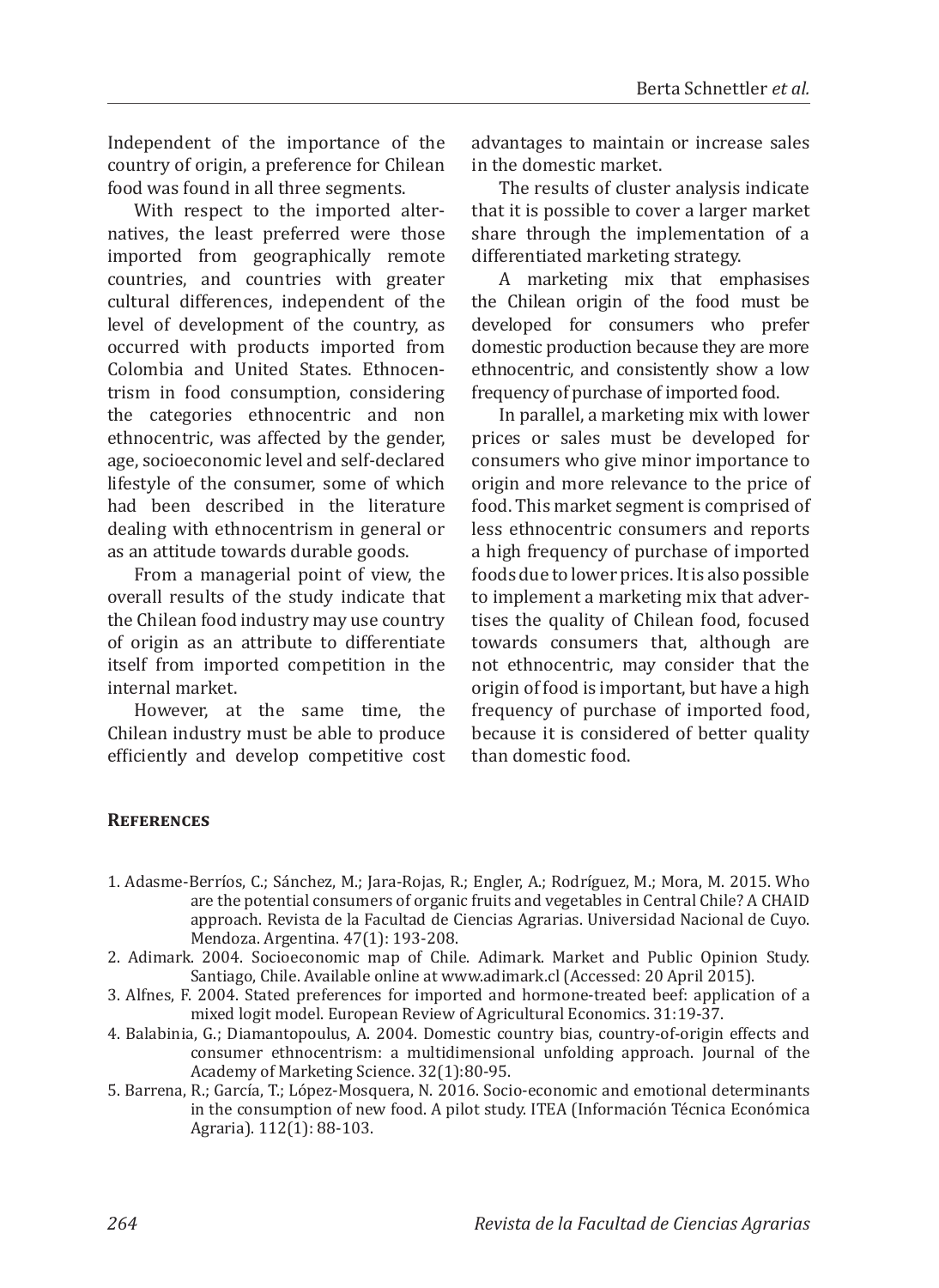- 6. Batra, R.; Ramaswamy, V.; Alden, D. J.; Steenkamp, J. B. E. M.; Ramachander, S. 2000. Effects of brand local and nonlocal origin on consumer attitudes in developing countries. Journal of Consumer Psychology. 9:83-95.
- 7. Bawa, A. 2004. Consumer Ethnocentrism: CETSCALE Validation and Measurement of Extent. Vikalpa. 3:43-57.
- 8. Beriain, M. J.; Sánchez, M.; Carr, T. R. 2009. A comparison of consumer sensory acceptance, purchase intention, and willingness to pay for high quality United States and Spanish beef under different information. Open Journal of Animal Sciences. 87: 3392-3402.
- 9. Bernabéu, R.; Prieto, A.; Díaz, M. 2012. Preference patterns for wine consumption in Spain depending on the degree of consumer ethnocentrism. Food Quality and Preference. 28: 77-84.
- 10. Chambers, S.; Loob, A.; Butler, L.; Harvey, K.; Traill, W. B. 2007. Local, national and imported foods: a qualitative study. Appetite. 49: 208-213.
- 11. Cleveland, M.; Laroche, M.; Papadopoulus, N. 2009. Cosmopolitanism, consumer ethnocentrism, and materialism: an eight-country study of antecedents and outcomes. Journal of International Marketing. 17: 116-146.
- 12. Dekhili, S.; D'Hauteville, F. 2009. Effect of the region of origin on the perceived quality of olive oil: An experimental approach using a control group. Food Quality and Preference. 20: 525-532.
- 13. Dmitrovic, T.; Vida, I.; Reardon, J. 2009. Purchase behavior in favor of domestic products in the West Balkans. International Business Review. 18: 523-535.
- 14. Erdogan, B.; Uzkurt, C. 2010. Effects of ethnocentric tendency on consumers' perception of product attitudes for foreign and domestic products. Cross Cultural Management: An International Journal. 17: 393-406.
- 15. Farías, P. 2007. Cambios en las distancias culturales entre países: Un análisis a las dimensiones culturales de Hofstede. Opción. 23(52).
- 16. Gázquez-Abad, J. C.; Jiménez-Castillo, D.; Marín-Carrillo, G. M. 2012. Synergies between product attributes and familiarity with product origin. Effects on perceived image. Cuadernos de Economía y Dirección de la Empresa. 15: 73-83.
- 17. Grappi, S.; Romani, S.; Bagozzi, R. P. 2015. Consumer stakeholder responses to reshoring strategies. Journal of the Academy of Marketing Science. 43: 453-471.
- 18. Greene, W. H. 1999. Econometric Analysis. 7th ed. Prentice-Hall: Madrid, Spain.
- 19. Gretibus, C.; Menapace, L.; Bruhn, M. 2011. Consumers' use of seals of approval and origin information: evidence from the German pork market. Agribusiness. 27: 478-492.
- 20. Hair, J.; Anderson, R.; Black, W.; Babin, B. 2010. Multivariate data analysis. 7th ed. Pearson.
- 21. Hofstede G.; Bond M. H. 1988. The Confucius connection: From cultural roots to economic growth. Organizational Dynamics. 16:4.
- 22. IANSA (National Sugar Industry). 2012. Sweet news. Available online at http://www.iansa.cl/wp/ wp-content/uploads/2015/03/Sweetnews-enero-2012.pdf (Accessed: 8 August 2017).
- 23. Javalgi, R.; Khare, V.; Gross, A.; Schere, R. 2005. An application of the consumer ethnocentrism model to French consumer. International Business Review. 14: 325-344.
- 24. Jiménez-Guerrero, J. F.; Gázquez-Abad, J. C.; del Carmen Linares-Agüera, E. 2014. Using standard CETSCALE and other adapted versions of the scale for measuring consumers' ethnocentric tendencies: An analysis of dimensionality. BRQ Business Research Quarterly. 17(3): 174-190.
- 25. Kim, R. 2008. Japanese consumers' use of extrinsic and intrinsic cues to mitigate risky food choices. International Journal of Consumer Studies. 32:49-58.
- 26. Li, X.; Yang, J.; Wang, X.; Lei, D. 2012. The impact of country-of-origin image, consumer ethnocentrism and animosity on purchase intention. Journal of Software. 7: 2263-2268.
- 27. Lindquist, J.; Vida, I.; Plank, R.; Fairhurst, A. 2001. The modified CETSCALE: validity tests in Czech Republic, Hungary, and Poland. International Business Review. 10: 505-516.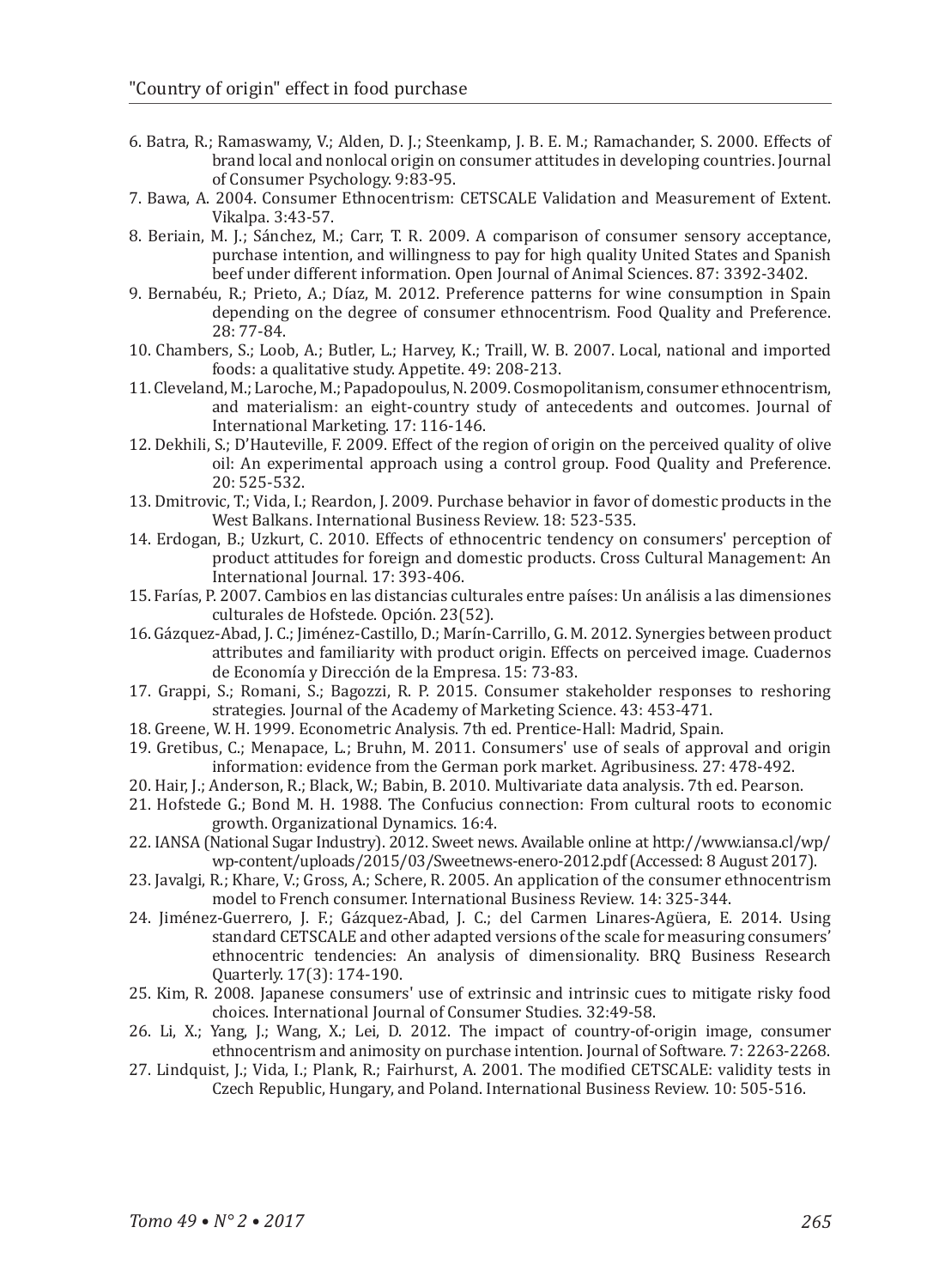- 28. Menapace, L.; Colson, G.; Getribus, C.; Facendola, M. 2012. Consumers' preferences for geographical origin labels: evidence from the Canadian olive oil market. European Review of Agricultural Economics. 38: 193-212.
- 29. Merkin, R. S. 2006. Uncertainty avoidance and facework: A test of the Hofstede model. International Journal of Intercultural Relations. 30: 213-228.
- 30. Moorman, C.; Diehl, K.; Brinberg, D.; Kidwell, B. 2004. Subjective knowledge, search locations, and consumer choice. Journal of Consumer Research. 31: 673-680.
- 31. ODEPA (Agricultural Research and Policies Office). 2008. Consumer Bulletin: Characteristics of Chilean Rice. Available online at http://www.odepa.gob.cl/odepaweb/publicaciones/ doc/2306.pdf (Accessed: 8 August, 2017).
- 32. ODEPA (Agricultural Research and Policies Office). 2012. Olive oil. Available online at http:// www.odepa.gob.cl/odepaweb/publicaciones/doc/4878.pdf (Accessed: 8 August 2017).
- 33. ODEPA (Agricultural Research and Policies Office). 2015. Monthly balance of trade of forestry and agricultural products. Available online at http://www.odepa.cl/boletin/balanzacomercial-silvoagropecuaria-mensual-2 (Accessed: 16 February 2015).
- 34. ODEPA (Agricultural Research and Policies Office). 2017a. Balance of trade of forestry and agricultural products. Available online at http://www.odepa.gob.cl/balanza-comercialde-productos-silvoagropecuarios/ (Accessed: 9 August 2017).
- 35. ODEPA (Agricultural Research and Policies Office). 2017b. Exports-Imports Advance. Available online at http://www.odepa.cl/avance-por-producto-de-exportacionesimportaciones/ (Accessed: 8 August 2017).
- 36. Oliver, M.; Nute, G.; Font, I.; Furnols, M.; San Julián, R.; Campo, M.; Sanudo, C.; Caneque, V.; Guerrero, L.; Alvarez, I.; Diaz, M. T.; Branscheid, W.; Wicke, M.; Montossi, F. 2006. Eating quality for beef, from different production system, assessed by German, Spanish and British consumers. Meat Science. 74: 435-442.
- 37. Orth, U.; Firbasová, Z. 2003. The role of consumer ethnocentrism in food product evaluation. Agribusiness. 19: 137-153.
- 38. Pisani, E.; Masiero, M.; Scrocco, S. 2015. Reintroduction of native cotton (Gossypium Barbadian) on the North coast of Peru: Analysis of economic feasibility for small producers. Revista de la Facultad de Ciencias Agrarias. Universidad Nacional de Cuyo. Mendoza. Argentina. 47(1): 209-232.
- 39. Pouta, E.; Heikkilä, J.; Forsman-Hugg, S.; Isoniemi, M.; Mäkelä, J. 2010. Consumer choice of broiler meat: the effects of country of origin and production methods. Food Quality and Preference. 21: 539-546.
- 40. Profeta, A.; Balling, R.; Roosen, J. 2012. The relevance of origin information at the point of sale. Food Quality and Preference. 26: 1-11.
- 41. Sánchez, M.; Beriain, M. J.; Carr, T. R. 2012. Socio-economic factors affecting consumer behaviour for United States and Spanish beef under different information scenarios. Food Quality and Preference. 24: 30-39.
- 42. Scarpa, R.; Philippidis, G.; Spalatro, F. 2005. Product-country images and preference heterogeneity for Mediterranean food products: A discrete choice framework. Agribusiness. 21: 329-349.
- 43. Schnettler, B.; Vidal, R.; Silva, R.; Vallejos Gretibus, L.; Sepúlveda, N. 2009. Consumer willingness to pay for beef meat in a developing country: The effect of information regarding country of origin, price and animal handling prior to slaughter. Food Quality and Preference. 20: 156-165.
- 44. Schnettler, B.; Miranda, H.; Lobos, G.; Sepúlveda, J.; Denegri, M. 2011. A study of the relationship between degree of ethnocentrism and typologies of food purchase in supermarkets in central-southern Chile. Appetite. 56: 704-712.
- 45. Schnettler, B.; Sepúlveda, N.; Sepúlveda, J.; Orellana, L.; Miranda, H.; Lobos, G.; Mora, M. 2014. Consumer preferences towards beef cattle in Chile: Importance of country of origin, cut, packaging, brand and Price. Revista de la Facultad de Ciencias Agrarias. Universidad Nacional de Cuyo. Mendoza. Argentina. 46(1): 143-160.